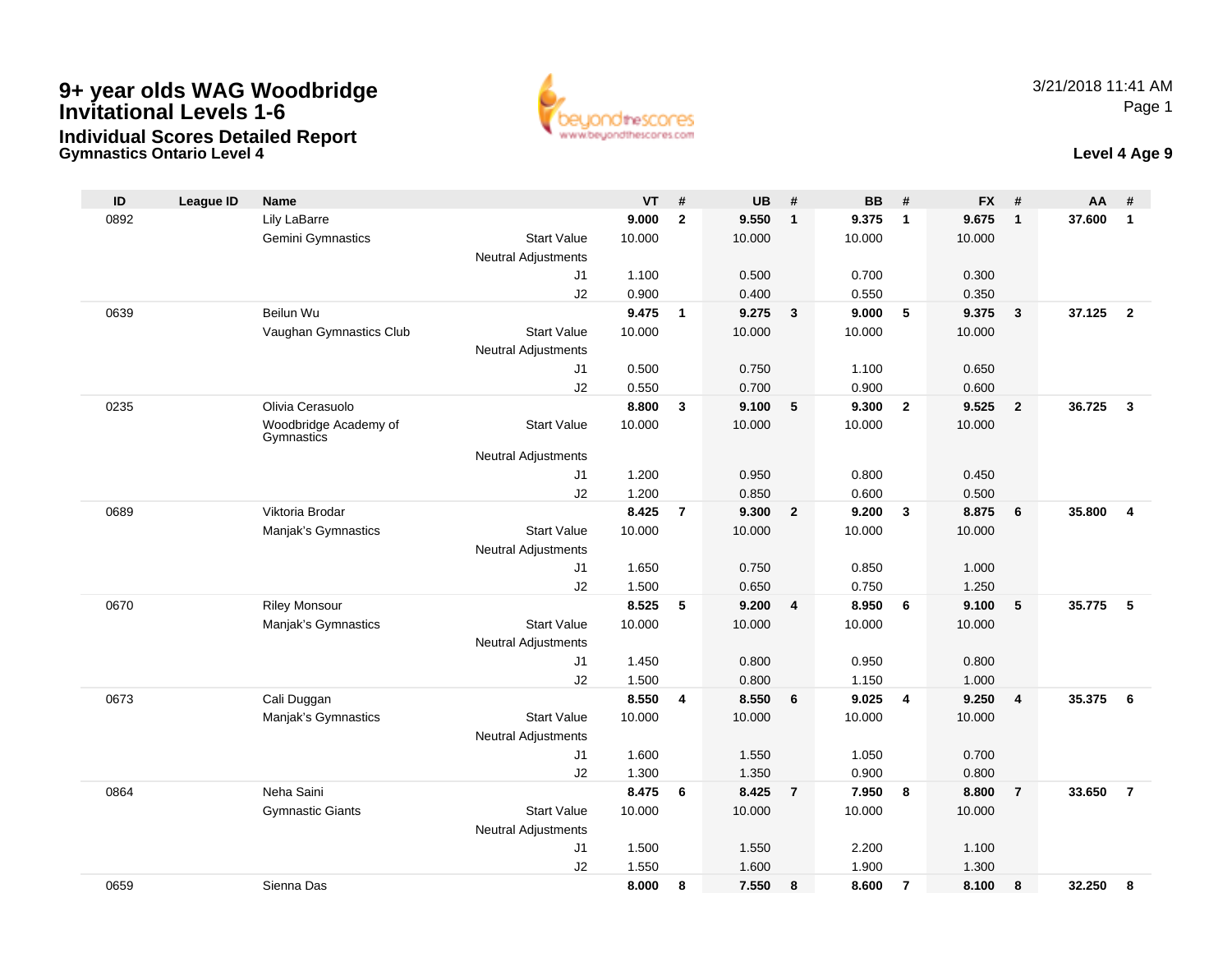

### 3/21/2018 11:41 AMPage 2

| <b>Detailed Report</b> |                            | www.beyondthescores.com |        |        |        |
|------------------------|----------------------------|-------------------------|--------|--------|--------|
| Manjak's Gymnastics    | <b>Start Value</b>         | 10.000                  | 10.000 | 10.000 | 10.000 |
|                        | <b>Neutral Adjustments</b> |                         |        |        |        |
|                        | J1                         | 2.000                   | 2.600  | 1.300  | .800   |
|                        | JZ                         | 2.000                   | 2.300  | .500   | 2.000  |
|                        |                            |                         |        |        |        |

### **Gymnastics Ontario Level 4**

**Level 4 Age 10 Group C**

| ID   | League ID | <b>Name</b>                         |                            | <b>VT</b>    | #                        | <b>UB</b> | #                        | <b>BB</b> | #                        | FX #         |                          | AA     | #                        |
|------|-----------|-------------------------------------|----------------------------|--------------|--------------------------|-----------|--------------------------|-----------|--------------------------|--------------|--------------------------|--------|--------------------------|
| 0781 |           | Julia Soltes                        |                            | <b>X.XXX</b> | $\overline{\phantom{a}}$ | X.XXX     | $\overline{\phantom{a}}$ | X.XXX     | $\overline{\phantom{a}}$ | <b>X.XXX</b> | $\overline{\phantom{a}}$ | 0.000  | $\overline{\phantom{a}}$ |
| 0266 |           | Neriah McNabb                       |                            | 9.325        | 1                        | 9.525     | 1                        | 9.350     | 1                        | 9.750        | $\overline{1}$           | 37.950 | $\overline{\mathbf{1}}$  |
|      |           | Woodbridge Academy of<br>Gymnastics | <b>Start Value</b>         | 10.000       |                          | 10.000    |                          | 10.000    |                          | 10.000       |                          |        |                          |
|      |           |                                     | Neutral Adjustments        |              |                          |           |                          |           |                          |              |                          |        |                          |
|      |           |                                     | J1                         | 0.650        |                          | 0.550     |                          | 0.550     |                          | 0.200        |                          |        |                          |
|      |           |                                     | J2                         | 0.700        |                          | 0.400     |                          | 0.750     |                          | 0.300        |                          |        |                          |
| 0271 |           | Londyn Rego                         |                            | 8.900        | 4                        | 9.175     | $\mathbf{2}$             | 8.975     | 4                        | 9.500        | $\overline{\mathbf{2}}$  | 36.550 | $\overline{\mathbf{2}}$  |
|      |           | Woodbridge Academy of<br>Gymnastics | <b>Start Value</b>         | 10.000       |                          | 10.000    |                          | 10.000    |                          | 10.000       |                          |        |                          |
|      |           |                                     | <b>Neutral Adjustments</b> |              |                          |           |                          |           |                          |              |                          |        |                          |
|      |           |                                     | J1                         | 1.050        |                          | 0.900     |                          | 1.050     |                          | 0.500        |                          |        |                          |
|      |           |                                     | J2                         | 1.150        |                          | 0.750     |                          | 1.000     |                          | 0.500        |                          |        |                          |
| 0484 |           | Zoe Pulsoni                         |                            | 9.200        | $\overline{2}$           | 8.700     | $\overline{4}$           | 9.175     | $\overline{2}$           | 9.300        | $\overline{4}$           | 36.375 | 3                        |
|      |           | <b>Global Gymnastics</b>            | <b>Start Value</b>         | 10.000       |                          | 10.000    |                          | 10.000    |                          | 10.000       |                          |        |                          |
|      |           |                                     | Neutral Adjustments        |              |                          |           |                          |           |                          |              |                          |        |                          |
|      |           |                                     | J1                         | 0.900        |                          | 1.300     |                          | 0.750     |                          | 0.650        |                          |        |                          |
|      |           |                                     | J2                         | 0.700        |                          | 1.300     |                          | 0.900     |                          | 0.750        |                          |        |                          |
| 0780 |           | Simone Moreau                       |                            | 9.000        | 3                        | 8.875     | 3                        | 9.100     | 3                        | 9.400        | $\mathbf{3}$             | 36.375 | $\mathbf{3}$             |
|      |           | Niagara Falls Lightning             | <b>Start Value</b>         | 10.000       |                          | 10.000    |                          | 10.000    |                          | 10.000       |                          |        |                          |
|      |           |                                     | <b>Neutral Adjustments</b> |              |                          |           |                          |           |                          |              |                          |        |                          |
|      |           |                                     | J1                         | 1.050        |                          | 1.250     |                          | 0.800     |                          | 0.500        |                          |        |                          |
|      |           |                                     | J2                         | 0.950        |                          | 1.000     |                          | 1.000     |                          | 0.700        |                          |        |                          |

### **Gymnastics Ontario Level 4**

### **Level 4 Age 11 Group D**

| ID   | League ID | <b>Name</b>             |                            | VT     | UB     | <b>BB</b> | <b>FX</b> | AA     | $\boldsymbol{\#}$ |
|------|-----------|-------------------------|----------------------------|--------|--------|-----------|-----------|--------|-------------------|
| 0646 |           | Ella Didio              |                            | 8.900  | 9.550  | 8.950     | 8.775     | 36.175 |                   |
|      |           | Vaughan Gymnastics Club | <b>Start Value</b>         | 10.000 | 10.000 | 10.000    | 10.000    |        |                   |
|      |           |                         | <b>Neutral Adjustments</b> |        |        |           |           |        |                   |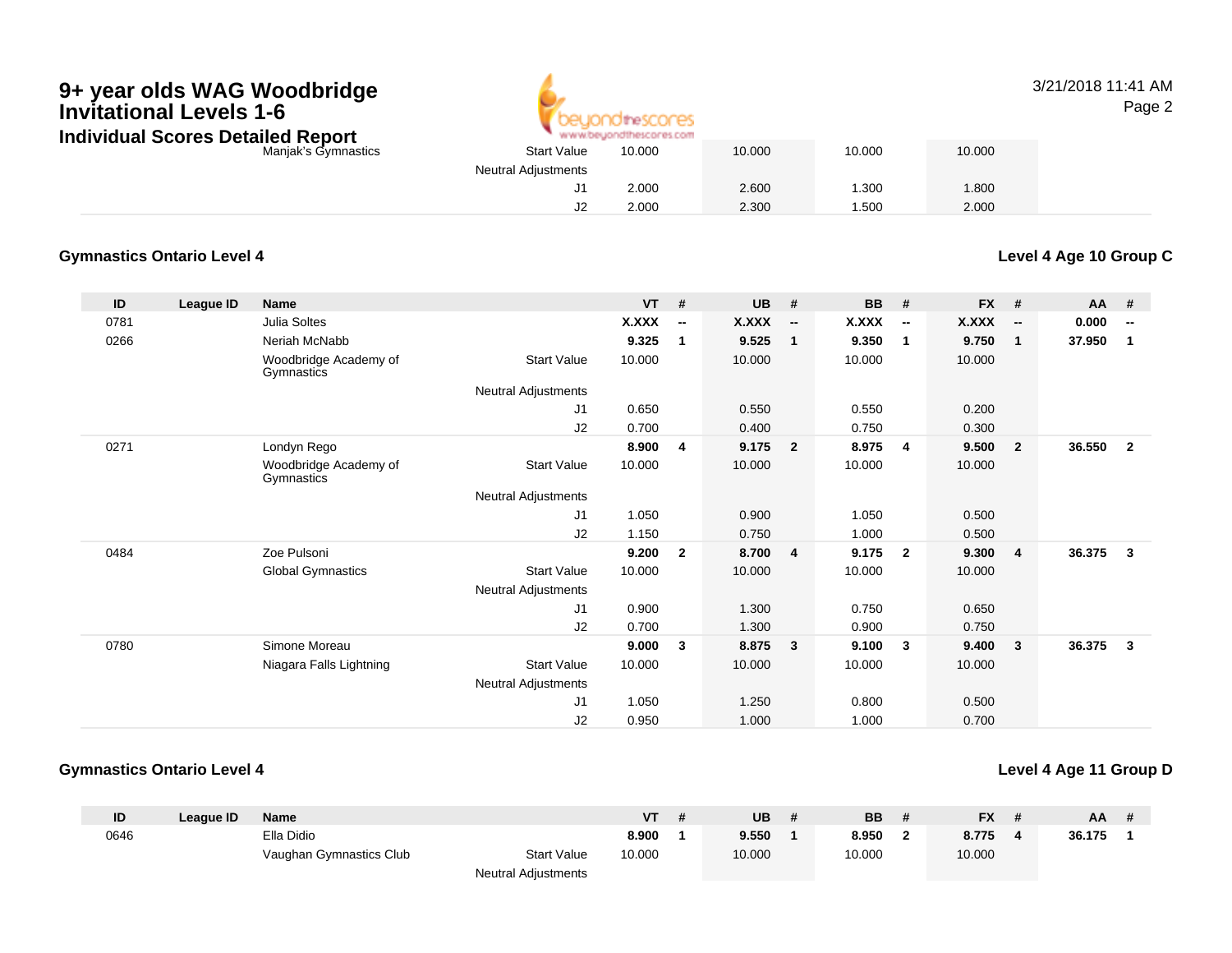

3/21/2018 11:41 AMPage 3

|      | arriadar Ocorcs Dolanca Report |                            |        |                |        |                |          |              |        |                         |        |                         |
|------|--------------------------------|----------------------------|--------|----------------|--------|----------------|----------|--------------|--------|-------------------------|--------|-------------------------|
|      |                                | J1                         | 1.100  |                | 0.400  |                | 0.950    |              | 1.300  |                         |        |                         |
|      |                                | J2                         | 1.100  |                | 0.500  |                | 1.150    |              | 1.150  |                         |        |                         |
| 0644 | Emma Alpert                    |                            | 8.550  | $\overline{2}$ | 9.300  | $\overline{2}$ | 8.625    | 5            | 9.225  | $\overline{\mathbf{1}}$ | 35.700 | $\overline{\mathbf{2}}$ |
|      | Vaughan Gymnastics Club        | <b>Start Value</b>         | 10.000 |                | 10.000 |                | 10.000   |              | 10.000 |                         |        |                         |
|      |                                | Neutral Adjustments        |        |                |        |                |          |              |        |                         |        |                         |
|      |                                | J1                         | 1.500  |                | 0.800  |                | 1.500    |              | 0.750  |                         |        |                         |
|      |                                | J2                         | 1.400  |                | 0.600  |                | 1.250    |              | 0.800  |                         |        |                         |
| 0784 | Reece Dunne                    |                            | 8.500  | 3              | 9.100  | 4              | 8.900    | 3            | 9.125  | $\overline{\mathbf{2}}$ | 35.625 | $\mathbf{3}$            |
|      | Niagara Falls Lightning        | <b>Start Value</b>         | 10.000 |                | 10.000 |                | 10.000   |              | 10.000 |                         |        |                         |
|      |                                | Neutral Adjustments        |        |                |        |                |          |              |        |                         |        |                         |
|      |                                | J1                         | 1.400  |                | 1.000  |                | 1.000    |              | 0.900  |                         |        |                         |
|      |                                | J2                         | 1.600  |                | 0.800  |                | 1.200    |              | 0.850  |                         |        |                         |
| 0642 | Michaela Terrazano             |                            | 8.500  | $\mathbf{3}$   | 8.950  | 5              | 9.200    | $\mathbf{1}$ | 8.950  | $\overline{\mathbf{3}}$ | 35.600 | -4                      |
|      | Vaughan Gymnastics Club        | <b>Start Value</b>         | 10.000 |                | 10.000 |                | 10.000   |              | 10.000 |                         |        |                         |
|      |                                | <b>Neutral Adjustments</b> |        |                |        |                |          |              |        |                         |        |                         |
|      |                                | J1                         | 1.400  |                | 1.200  |                | 0.750    |              | 1.050  |                         |        |                         |
|      |                                | J2                         | 1.600  |                | 0.900  |                | 0.850    |              | 1.050  |                         |        |                         |
| 0685 | Ava Cherny                     |                            | 7.350  | 5              | 9.200  | 3              | 8.400    | 6            | 8.775  | $\overline{\mathbf{4}}$ | 33.725 | 5                       |
|      | Manjak's Gymnastics            | <b>Start Value</b>         | 10.000 |                | 10.000 |                | 10.000   |              | 10.000 |                         |        |                         |
|      |                                | <b>Neutral Adjustments</b> |        |                |        |                | $-0.200$ |              |        |                         |        |                         |
|      |                                | J1                         | 2.700  |                | 0.900  |                | 1.400    |              | 1.200  |                         |        |                         |
|      |                                | J2                         | 2.600  |                | 0.700  |                | 1.400    |              | 1.250  |                         |        |                         |
| 0635 | Evelyn Holloway                |                            | 7.400  | 4              | 6.750  | 6              | 8.700    | 4            | 8.400  | - 5                     | 31.250 | 6                       |
|      | Sudbury Salto Gymnastics Club  | <b>Start Value</b>         | 10.000 |                | 10.000 |                | 10.000   |              | 10.000 |                         |        |                         |
|      |                                | <b>Neutral Adjustments</b> |        |                |        |                |          |              |        |                         |        |                         |
|      |                                | J <sub>1</sub>             | 2.700  |                | 3.300  |                | 1.400    |              | 1.600  |                         |        |                         |
|      |                                | J2                         | 2.500  |                | 3.200  |                | 1.200    |              | 1.600  |                         |        |                         |
|      |                                |                            |        |                |        |                |          |              |        |                         |        |                         |

### **Gymnastics Ontario Level 4**

**Level 4 Age 12 Group D**

| ID   | League ID | <b>Name</b>             |                            | $VT$ # |   | <b>UB</b> | - #          | <b>BB</b> | - # | <b>FX</b> | - # | <b>AA</b> | #  |
|------|-----------|-------------------------|----------------------------|--------|---|-----------|--------------|-----------|-----|-----------|-----|-----------|----|
| 0640 |           | Erin Coetzee            |                            | 8.800  | 3 | 9.250     | $\mathbf{2}$ | 8.725     | - 3 | 9.050     |     | 35.825    |    |
|      |           | Vaughan Gymnastics Club | <b>Start Value</b>         | 10.000 |   | 10.000    |              | 10.000    |     | 10.000    |     |           |    |
|      |           |                         | <b>Neutral Adjustments</b> |        |   |           |              |           |     |           |     |           |    |
|      |           |                         | J1                         | 1.200  |   | 0.800     |              | 1.150     |     | 1.000     |     |           |    |
|      |           |                         | J2                         | 1.200  |   | 0.700     |              | 1.400     |     | 0.900     |     |           |    |
| 0501 |           | Marley Lambert          |                            | 9.100  |   | 9.275     |              | 8.825     |     | 8.575     | - 3 | 35.775    | -2 |
|      |           | Greater Napanee GC      | <b>Start Value</b>         | 10.000 |   | 10.000    |              | 10.000    |     | 10.000    |     |           |    |
|      |           |                         | <b>Neutral Adjustments</b> |        |   |           |              |           |     |           |     |           |    |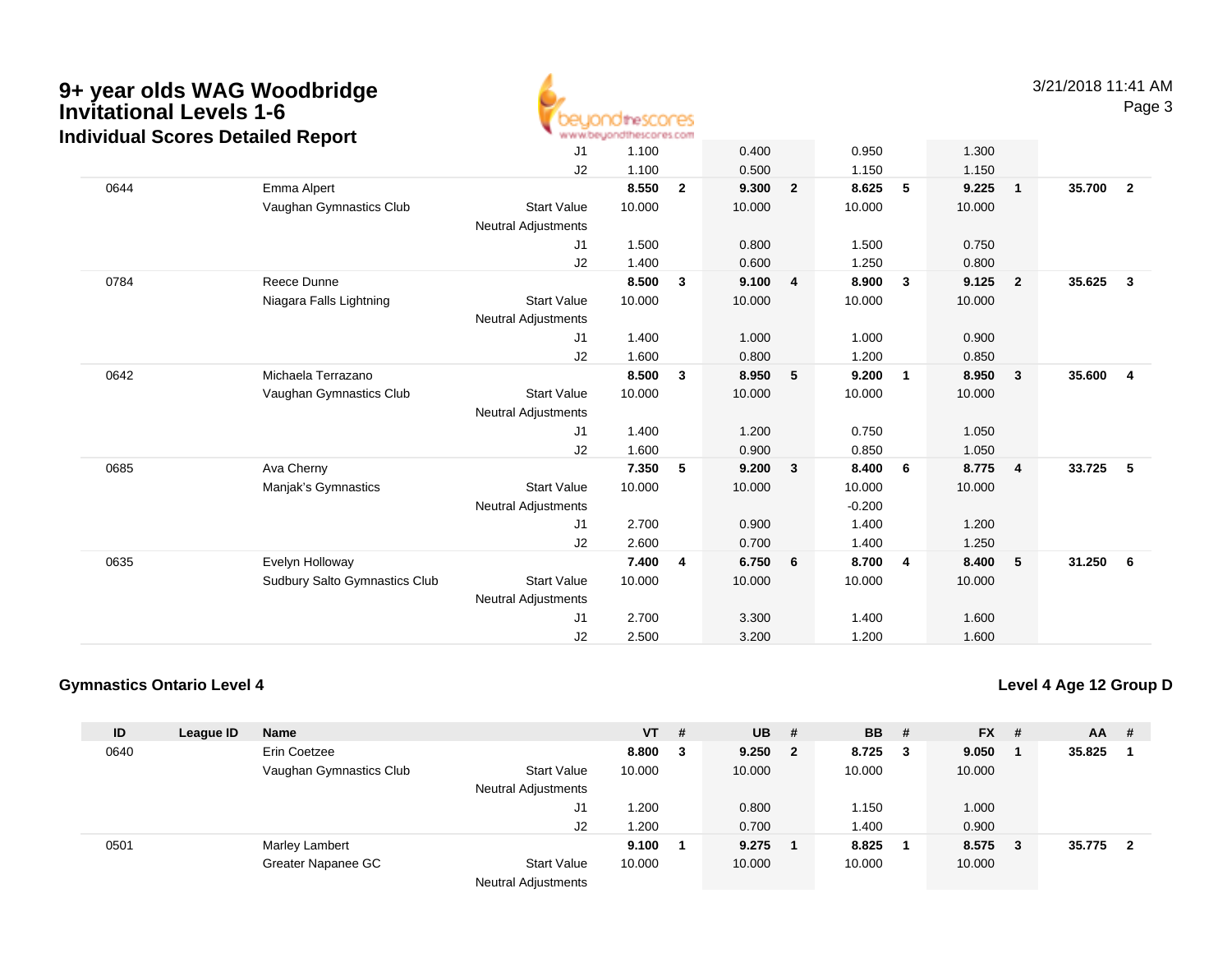

3/21/2018 11:41 AMPage 4

|      |                               | J <sub>1</sub><br>J2                             | 0.900<br>0.900 |                          | 0.800<br>0.650 |                          | 1.200<br>1.150     |                | 1.500<br>1.350 |                |        |                         |
|------|-------------------------------|--------------------------------------------------|----------------|--------------------------|----------------|--------------------------|--------------------|----------------|----------------|----------------|--------|-------------------------|
| 0806 | Emily Bain                    |                                                  | 9.050          | $\overline{2}$           | 9.275          | $\mathbf{1}$             | 8.700              | 4              | 8.475          | $\overline{4}$ | 35.500 | $\overline{\mathbf{3}}$ |
|      | Gyros Gymnastics              | <b>Start Value</b><br><b>Neutral Adjustments</b> | 10.000         |                          | 10.000         |                          | 10.000<br>$-0.100$ |                | 10.000         |                |        |                         |
|      |                               | J <sub>1</sub>                                   | 1.000          |                          | 0.800          |                          | 1.150              |                | 1.450          |                |        |                         |
|      |                               | J2                                               | 0.900          |                          | 0.650          |                          | 1.250              |                | 1.600          |                |        |                         |
| 0709 | Angelina Salama               |                                                  | 8.675          | 4                        | 8.250          | 4                        | 8.750              | $\overline{2}$ | 8.175          | 6              | 33.850 | $\overline{4}$          |
|      | Richmond Hill Gymnastics Club | <b>Start Value</b><br><b>Neutral Adjustments</b> | 10.000         |                          | 10.000         |                          | 10.000             |                | 10.000         |                |        |                         |
|      |                               | J1                                               | 1.250          |                          | 1.650          |                          | 1.400              |                | 1.750          |                |        |                         |
|      |                               | J2                                               | 1.400          |                          | 1.850          |                          | 1.100              |                | 1.900          |                |        |                         |
| 0764 | <b>Addison Wilken</b>         |                                                  | 8.100          | 6                        | 8.425          | $\mathbf{3}$             | 8.450              | 6              | 8.650          | $\overline{2}$ | 33.625 | - 5                     |
|      | Kincardine Klassics           | <b>Start Value</b>                               | 10.000         |                          | 10.000         |                          | 10.000             |                | 10.000         |                |        |                         |
|      |                               | <b>Neutral Adjustments</b>                       |                |                          |                |                          |                    |                |                |                |        |                         |
|      |                               | J1                                               | 2.000          |                          | 1.550          |                          | 1.650              |                | 1.350          |                |        |                         |
|      |                               | J2                                               | 1.800          |                          | 1.600          |                          | 1.450              |                | 1.350          |                |        |                         |
| 0693 | Jaydah Mah                    |                                                  | 8.600          | 5                        | 7.900          | 5                        | 8.425              | $\overline{7}$ | 8.100          | $\overline{7}$ | 33.025 | $6\phantom{.0}6$        |
|      | Manjak's Gymnastics           | <b>Start Value</b><br><b>Neutral Adjustments</b> | 10.000         |                          | 10.000         |                          | 10.000             |                | 10.000         |                |        |                         |
|      |                               | J1                                               | 1.500          |                          | 2.000          |                          | 1.500              |                | 1.950          |                |        |                         |
|      |                               | J2                                               | 1.300          |                          | 2.200          |                          | 1.650              |                | 1.850          |                |        |                         |
| 0763 | Mackenzie Thomson             |                                                  | X.XXX          | $\overline{\phantom{a}}$ | <b>X.XXX</b>   | $\overline{\phantom{a}}$ | 8.475              | 5              | 8.425          | 5              | 16.900 | $\overline{7}$          |
|      | Kincardine Klassics           | <b>Start Value</b>                               |                |                          |                |                          | 10.000             |                | 10.000         |                |        |                         |
|      |                               | <b>Neutral Adjustments</b>                       |                |                          |                |                          | $-0.100$           |                |                |                |        |                         |
|      |                               | J <sub>1</sub>                                   |                |                          |                |                          | 1.550              |                | 1.550          |                |        |                         |
|      |                               | J2                                               |                |                          |                |                          | 1.300              |                | 1.600          |                |        |                         |

### **Gymnastics Ontario Level 4**

**Level 4 Age 13 Group D**

| ID   | League ID | Name                    |                            | <b>VT</b> | # | <b>UB</b> | #  | <b>BB</b> # | $FX$ #  | AA     | #                       |
|------|-----------|-------------------------|----------------------------|-----------|---|-----------|----|-------------|---------|--------|-------------------------|
| 0889 |           | Ese Agbaire             |                            | 9.050     | 3 | 9.250     | 3  | 9.100       | 9.350   | 36.750 |                         |
|      |           | <b>Gymnastic Giants</b> | <b>Start Value</b>         | 10.000    |   | 10.000    |    | 10.000      | 10.000  |        |                         |
|      |           |                         | <b>Neutral Adjustments</b> |           |   |           |    |             |         |        |                         |
|      |           |                         | J1                         | 0.900     |   | 0.850     |    | 1.000       | 0.650   |        |                         |
|      |           |                         | J <sub>2</sub>             | 1.000     |   | 0.650     |    | 0.800       | 0.650   |        |                         |
| 0559 |           | <b>Taylor Brisley</b>   |                            | 9.400     |   | 9.100     | -4 | 9.100       | 8.725 3 | 36.325 | $\overline{\mathbf{2}}$ |
|      |           | <b>KSG Aurora</b>       | <b>Start Value</b>         | 10.000    |   | 10.000    |    | 10.000      | 10.000  |        |                         |
|      |           |                         | Neutral Adjustments        |           |   | $-0.300$  |    |             |         |        |                         |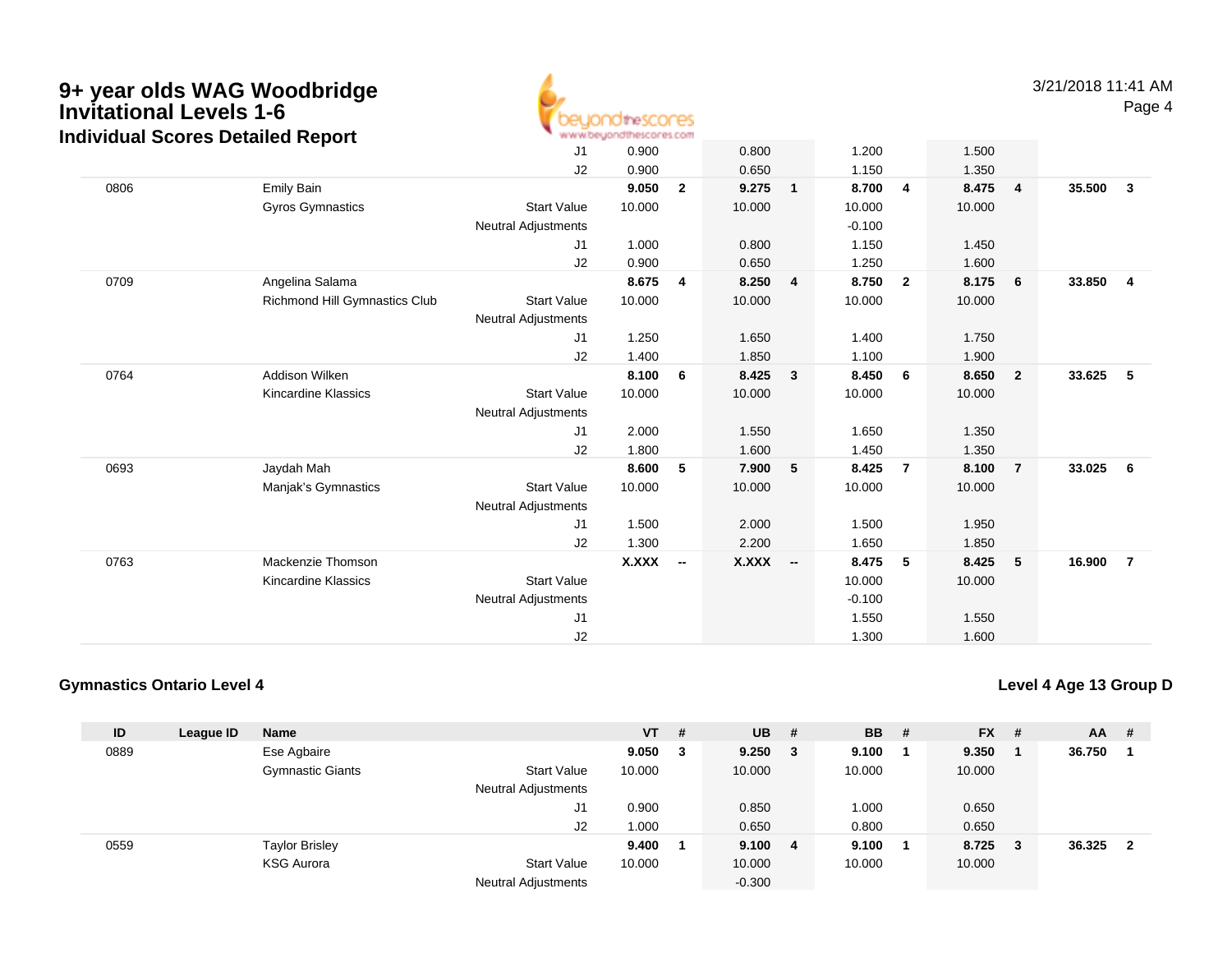### **9+ year olds WAG Woodbridge Invitational Levels 1-6** $B_1$  and  $B_2$  and  $B_3$ **Individual Scores Detailed Report**



|      | ìdividual Scores Detailed Report |                            | * www.beyondthescores.com |                |        |                |         |                |        |                         |        |                |
|------|----------------------------------|----------------------------|---------------------------|----------------|--------|----------------|---------|----------------|--------|-------------------------|--------|----------------|
|      |                                  | J1                         | 0.700                     |                | 0.600  |                | 0.800   |                | 1.200  |                         |        |                |
|      |                                  | J2                         | 0.500                     |                | 0.600  |                | 1.000   |                | 1.350  |                         |        |                |
| 0587 | Olivia VanBeek                   |                            | 9.075                     | $\overline{2}$ | 9.475  | $\overline{2}$ | 8.900   | 3              | 8.875  | $\overline{\mathbf{2}}$ | 36.325 | $\overline{2}$ |
|      | <b>KSG Aurora</b>                | Start Value                | 10.000                    |                | 10.000 |                | 10.000  |                | 10.000 |                         |        |                |
|      |                                  | <b>Neutral Adjustments</b> |                           |                |        |                |         |                |        |                         |        |                |
|      |                                  | J1                         | 1.000                     |                | 0.450  |                | 1.000   |                | 1.050  |                         |        |                |
|      |                                  | J2                         | 0.850                     |                | 0.600  |                | 1.200   |                | 1.200  |                         |        |                |
| 0813 | Ella Connop                      |                            | 8.875                     | 4              | 9.700  | $\mathbf{1}$   | 9.075   | $\overline{2}$ | 8.625  | $\overline{4}$          | 36.275 | 3              |
|      | Gyros Gymnastics                 | Start Value                | 10.000                    |                | 10.000 |                | 10.000  |                | 10.000 |                         |        |                |
|      |                                  | <b>Neutral Adjustments</b> |                           |                |        |                |         |                |        |                         |        |                |
|      |                                  | J1                         | 1.100                     |                | 0.350  |                | 0.850   |                | 1.350  |                         |        |                |
|      |                                  | J2                         | 1.150                     |                | 0.250  |                | 1.000   |                | 1.400  |                         |        |                |
| 0859 | Sachleen Dhillon                 |                            | 8.300                     | 5              | 8.700  | 6              | 8.400   | 5              | 8.125  | 5                       | 33.525 | $\overline{4}$ |
|      | <b>Gymnastic Giants</b>          | <b>Start Value</b>         | 10.000                    |                | 10.000 |                | 10.000  |                | 10.000 |                         |        |                |
|      |                                  | Neutral Adjustments        |                           |                |        |                |         |                |        |                         |        |                |
|      |                                  | J1                         | 1.800                     |                | 1.200  |                | 1.700   |                | 1.850  |                         |        |                |
|      |                                  | J2                         | 1.600                     |                | 1.400  |                | 1.500   |                | 1.900  |                         |        |                |
| 0745 | Elizabeth Perron                 |                            | 7.850                     | 6              | 8.750  | 5              | 8.450 4 |                | 7.700  | $6\phantom{.0}6$        | 32.750 | -5             |
|      | Hurons Gymnastic Club            | <b>Start Value</b>         | 10.000                    |                | 10.000 |                | 10.000  |                | 10.000 |                         |        |                |
|      |                                  | Neutral Adjustments        |                           |                |        |                |         |                |        |                         |        |                |
|      |                                  | J1                         | 2.300                     |                | 1.400  |                | 1.700   |                | 2.200  |                         |        |                |
|      |                                  | J2                         | 2.000                     |                | 1.100  |                | 1.400   |                | 2.400  |                         |        |                |

### **Gymnastics Ontario Level 4**

### **Level 4 Age 14 Group A**

| ID   | League ID | <b>Name</b>                         |                            | $VT$ # |                         | <b>UB</b> | #                       | <b>BB</b> | #                       | <b>FX</b> | #            | $AA$ # |                         |
|------|-----------|-------------------------------------|----------------------------|--------|-------------------------|-----------|-------------------------|-----------|-------------------------|-----------|--------------|--------|-------------------------|
| 0452 |           | Paige Armstrong                     |                            | 9.150  |                         | 9.350     | $\overline{\mathbf{2}}$ | 8.750     | $\overline{\mathbf{2}}$ | 8.850     | $\mathbf{2}$ | 36.100 |                         |
|      |           | <b>Bancroft Gems</b>                | <b>Start Value</b>         | 10.000 |                         | 10.000    |                         | 10.000    |                         | 10.000    |              |        |                         |
|      |           |                                     | <b>Neutral Adjustments</b> |        |                         |           |                         |           |                         |           |              |        |                         |
|      |           |                                     | J1                         | 0.900  |                         | 0.700     |                         | 1.400     |                         | 1.250     |              |        |                         |
|      |           |                                     | J2                         | 0.800  |                         | 0.600     |                         | 1.100     |                         | 1.050     |              |        |                         |
| 0242 |           | Juliana DeBraga                     |                            | 8.600  | $_{3}$                  | 9.250     | $_{3}$                  | 8.925     |                         | 9.300     | -1           | 36.075 | $\overline{\mathbf{2}}$ |
|      |           | Woodbridge Academy of<br>Gymnastics | <b>Start Value</b>         | 10.000 |                         | 10.000    |                         | 10.000    |                         | 10.000    |              |        |                         |
|      |           |                                     | <b>Neutral Adjustments</b> |        |                         |           |                         |           |                         |           |              |        |                         |
|      |           |                                     | J1                         | 1.400  |                         | 0.700     |                         | 1.100     |                         | 0.750     |              |        |                         |
|      |           |                                     | J <sub>2</sub>             | 1.400  |                         | 0.800     |                         | 1.050     |                         | 0.650     |              |        |                         |
| 0461 |           | Lauren Lackner                      |                            | 8.400  | $\overline{\mathbf{4}}$ | 9.450     | - 1                     | 8.750     | $\overline{\mathbf{2}}$ | 8.775     | 3            | 35.375 | 3                       |
|      |           | Georgian Bay Phoenix Gymnastics     | <b>Start Value</b>         | 10.000 |                         | 10.000    |                         | 10.000    |                         | 10.000    |              |        |                         |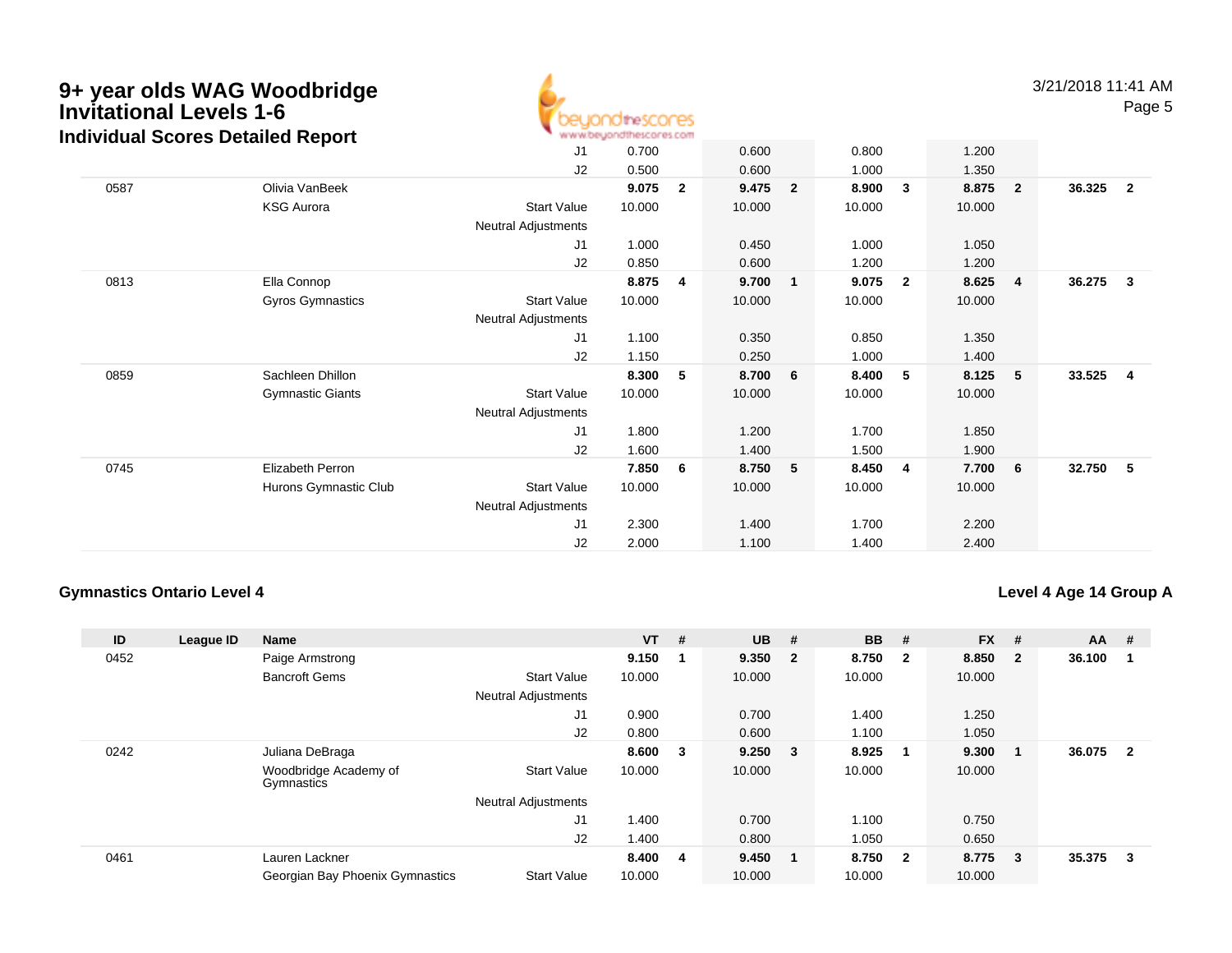

|      |                                      | Neutral Adjustments        |        |     |         |          |     |        |                |        |    |
|------|--------------------------------------|----------------------------|--------|-----|---------|----------|-----|--------|----------------|--------|----|
|      |                                      | J1                         | 1.600  |     | 0.600   | 1.400    |     | 1.200  |                |        |    |
|      |                                      | J2                         | 1.600  |     | 0.500   | 1.100    |     | 1.250  |                |        |    |
| 0258 | Joanna Hendy                         |                            | 8.850  | - 2 | 8.900 4 | 7.625    | - 4 | 7.975  | $\blacksquare$ | 33.350 | -4 |
|      | Woodbridge Academy of<br>Gymnastics  | <b>Start Value</b>         | 10.000 |     | 10.000  | 10.000   |     | 10.000 |                |        |    |
|      |                                      | <b>Neutral Adjustments</b> |        |     |         | $-0.100$ |     |        |                |        |    |
|      |                                      | J1                         | 1.100  |     | 1.200   | 2.200    |     | 2.050  |                |        |    |
|      |                                      | J2                         | 1.200  |     | 1.000   | 2.350    |     | 2.000  |                |        |    |
| 0631 | <b>Emily Quenneville</b>             |                            | 7.400  | -5  | 7.000 5 | 8.450 3  |     | 7.250  | - 5            | 30.100 | 5  |
|      | <b>Sudbury Salto Gymnastics Club</b> | <b>Start Value</b>         | 10.000 |     | 10.000  | 10.000   |     | 10.000 |                |        |    |
|      |                                      | <b>Neutral Adjustments</b> |        |     |         |          |     |        |                |        |    |
|      |                                      | J1                         | 2.400  |     | 2.900   | 1.550    |     | 2.700  |                |        |    |
|      |                                      | J2                         | 2.800  |     | 3.100   | 1.550    |     | 2.800  |                |        |    |

### **Gymnastics Ontario Level 4**

### **Level 4 Age 15 Group A**

| ID   | League ID | <b>Name</b>                         |                     | <b>VT</b> | #            | <b>UB</b> | #              | <b>BB</b> | #              | <b>FX</b> | #                       | AA     | #                       |
|------|-----------|-------------------------------------|---------------------|-----------|--------------|-----------|----------------|-----------|----------------|-----------|-------------------------|--------|-------------------------|
| 0835 |           | Andrea Glube                        |                     | 9.150     | 1            | 9.425     | $\mathbf{1}$   | 8.825     | $\overline{2}$ | 8.900     | $\overline{\mathbf{2}}$ | 36.300 | -1                      |
|      |           | Gyros Gymnastics                    | <b>Start Value</b>  | 10.000    |              | 10.000    |                | 10.000    |                | 10.000    |                         |        |                         |
|      |           |                                     | Neutral Adjustments |           |              |           |                |           |                |           |                         |        |                         |
|      |           |                                     | J1                  | 0.800     |              | 0.650     |                | 1.250     |                | 1.150     |                         |        |                         |
|      |           |                                     | J2                  | 0.900     |              | 0.500     |                | 1.100     |                | 1.050     |                         |        |                         |
| 0762 |           | Abby MacDonald                      |                     | 8.050     | $\mathbf{2}$ | 9.200     | $\overline{2}$ | 9.075     | $\mathbf 1$    | 8.925     | $\overline{\mathbf{1}}$ | 35.250 | $\mathbf{2}$            |
|      |           | Kincardine Klassics                 | <b>Start Value</b>  | 10.000    |              | 10.000    |                | 10.000    |                | 10.000    |                         |        |                         |
|      |           |                                     | Neutral Adjustments |           |              |           |                | $-0.100$  |                |           |                         |        |                         |
|      |           |                                     | J1                  | 2.000     |              | 0.850     |                | 0.700     |                | 1.000     |                         |        |                         |
|      |           |                                     | J2                  | 1.900     |              | 0.750     |                | 0.950     |                | 1.150     |                         |        |                         |
| 0279 |           | Victoria Savenok                    |                     | 7.900     | 4            | 8.200     | $\overline{4}$ | 8.350     | 4              | 8.850     | $\mathbf{3}$            | 33.300 | 3                       |
|      |           | Woodbridge Academy of<br>Gymnastics | <b>Start Value</b>  | 10.000    |              | 10.000    |                | 10.000    |                | 10.000    |                         |        |                         |
|      |           |                                     | Neutral Adjustments |           |              |           |                | $-0.100$  |                |           |                         |        |                         |
|      |           |                                     | J1                  | 2.000     |              | 1.700     |                | 1.700     |                | 1.250     |                         |        |                         |
|      |           |                                     | J2                  | 2.200     |              | 1.900     |                | 1.400     |                | 1.050     |                         |        |                         |
| 0243 |           | Brianna Di Benedetto                |                     | 7.150     | 5            | 8.400     | 3              | 7.250     | 5              | 7.000     | -4                      | 29.800 | $\overline{\mathbf{4}}$ |
|      |           | Woodbridge Academy of<br>Gymnastics | <b>Start Value</b>  | 10.000    |              | 10.000    |                | 10.000    |                | 10.000    |                         |        |                         |
|      |           |                                     | Neutral Adjustments |           |              |           |                |           |                |           |                         |        |                         |
|      |           |                                     | J1                  | 2.500     |              | 1.500     |                | 3.000     |                | 3.000     |                         |        |                         |
|      |           |                                     | J2                  | 3.200     |              | 1.700     |                | 2.500     |                | 3.000     |                         |        |                         |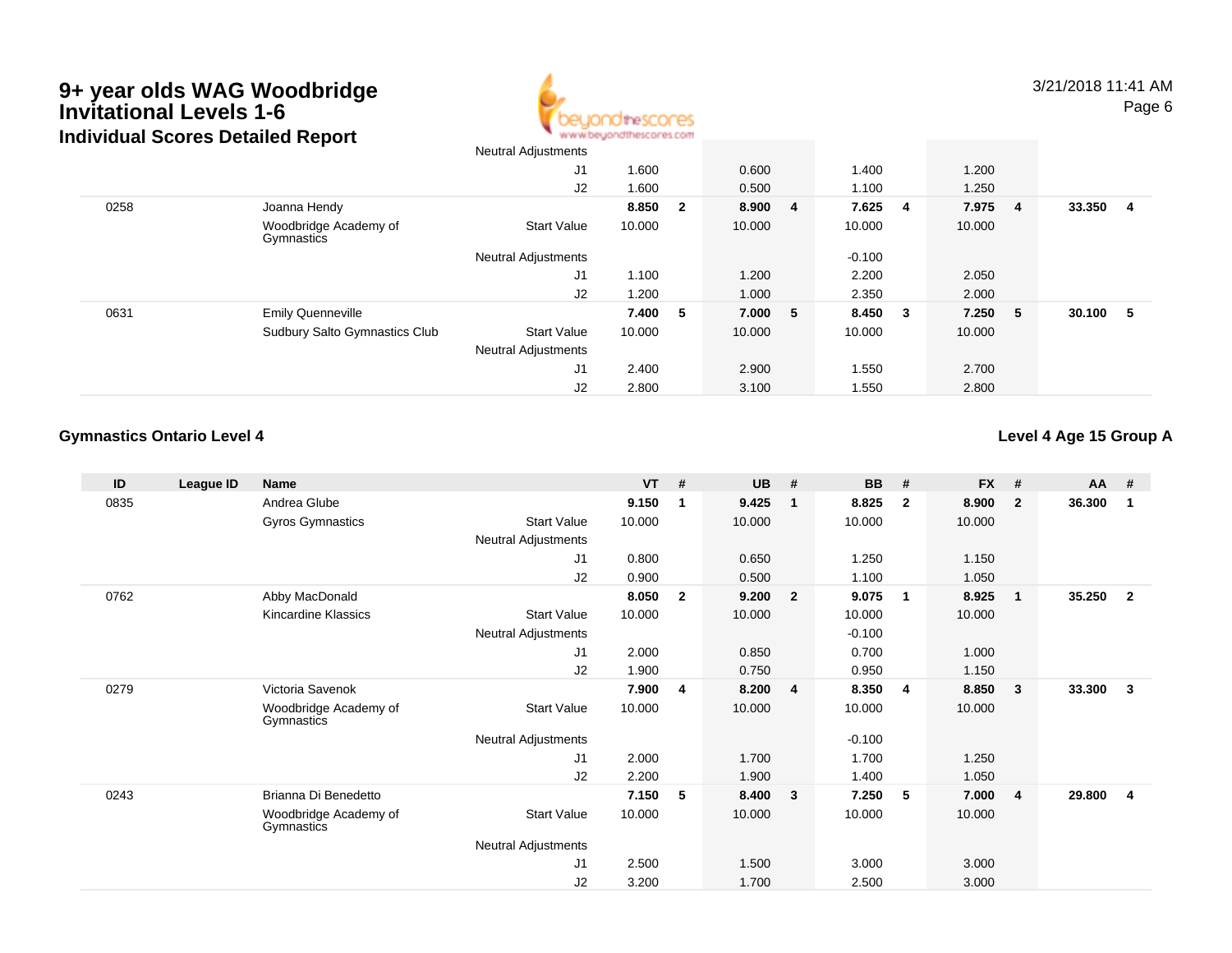

### 3/21/2018 11:41 AMPage 7

| Individual Scores Detailed Report |                          |                            | www.beyondthescores.com |                       |        |                                 |        |
|-----------------------------------|--------------------------|----------------------------|-------------------------|-----------------------|--------|---------------------------------|--------|
| 0493                              | Alice Hamam              |                            | 8.000                   | <b>X.XXX</b><br>$- -$ | 8.700  | <b>X.XXX</b><br>$\qquad \qquad$ | 16.700 |
|                                   | <b>Global Gymnastics</b> | <b>Start Value</b>         | 10.000                  |                       | 10.000 |                                 |        |
|                                   |                          | <b>Neutral Adjustments</b> |                         |                       |        |                                 |        |
|                                   |                          |                            | 2.100                   |                       | .200   |                                 |        |
|                                   |                          | J2                         | 1.900                   |                       | .400   |                                 |        |

### **Gymnastics Ontario Level 4**

### **Level 4 Age 16**

| ID   | League ID | Name                            |                            | <b>VT</b> | #   | <b>UB</b> | #                       | <b>BB</b> | #                       | <b>FX</b> | #                       | $AA$ # |              |
|------|-----------|---------------------------------|----------------------------|-----------|-----|-----------|-------------------------|-----------|-------------------------|-----------|-------------------------|--------|--------------|
| 0472 |           | Sierra DeJong                   |                            | 9.175     | - 1 | 8.850     |                         | 9.150     |                         | 9.325     |                         | 36.500 |              |
|      |           | Georgian Bay Phoenix Gymnastics | <b>Start Value</b>         | 10.000    |     | 10.000    |                         | 10.000    |                         | 10.000    |                         |        |              |
|      |           |                                 | <b>Neutral Adjustments</b> |           |     |           |                         |           |                         |           |                         |        |              |
|      |           |                                 | J1                         | 0.900     |     | 1.300     |                         | 0.800     |                         | 0.750     |                         |        |              |
|      |           |                                 | J2                         | 0.750     |     | 1.000     |                         | 0.900     |                         | 0.600     |                         |        |              |
| 0490 |           | Isabella Manunza                |                            | 8.925 2   |     | 8.425     | $\overline{\mathbf{2}}$ | 8.775     | $\overline{\mathbf{2}}$ | 8.475     | $\overline{\mathbf{2}}$ | 34.600 | $\mathbf{2}$ |
|      |           | <b>Global Gymnastics</b>        | <b>Start Value</b>         | 10.000    |     | 10.000    |                         | 10.000    |                         | 10.000    |                         |        |              |
|      |           |                                 | <b>Neutral Adjustments</b> |           |     |           |                         |           |                         |           |                         |        |              |
|      |           |                                 | J1                         | 1.000     |     | 1.700     |                         | 1.200     |                         | 1.650     |                         |        |              |
|      |           |                                 | J <sub>2</sub>             | 1.150     |     | 1.450     |                         | 1.250     |                         | 1.400     |                         |        |              |

### **Gymnastics Ontario Level 4**

### **Level 4 Age 10 Group A**

| ID   | League ID | <b>Name</b>             |                            | $VT$ # |                         | <b>UB</b> | #              | <b>BB</b> | # | $FX$ # |                | $AA$ # |                         |
|------|-----------|-------------------------|----------------------------|--------|-------------------------|-----------|----------------|-----------|---|--------|----------------|--------|-------------------------|
| 0810 |           | Bella Wiseman           |                            | 9.450  | $\overline{\mathbf{1}}$ | 9.425     | $\overline{2}$ | 9.475     |   | 9.500  | $\overline{2}$ | 37.850 |                         |
|      |           | <b>Gyros Gymnastics</b> | <b>Start Value</b>         | 10.000 |                         | 10.000    |                | 10.000    |   | 10.000 |                |        |                         |
|      |           |                         | <b>Neutral Adjustments</b> |        |                         |           |                |           |   |        |                |        |                         |
|      |           |                         | J <sub>1</sub>             | 0.500  |                         | 0.600     |                | 0.450     |   | 0.400  |                |        |                         |
|      |           |                         | J2                         | 0.600  |                         | 0.550     |                | 0.600     |   | 0.600  |                |        |                         |
| 0782 |           | Sophia Slyva            |                            | 9.375  | $\overline{\mathbf{2}}$ | 9.375     | 3              | 9.125     | 3 | 9.575  |                | 37.450 | $\overline{2}$          |
|      |           | Niagara Falls Lightning | <b>Start Value</b>         | 10.000 |                         | 10.000    |                | 10.000    |   | 10.000 |                |        |                         |
|      |           |                         | <b>Neutral Adjustments</b> |        |                         |           |                |           |   |        |                |        |                         |
|      |           |                         | J <sub>1</sub>             | 0.700  |                         | 0.750     |                | 1.000     |   | 0.450  |                |        |                         |
|      |           |                         | J2                         | 0.550  |                         | 0.500     |                | 0.750     |   | 0.400  |                |        |                         |
| 0655 |           | Leah Morey              |                            | 8.675  | $\overline{\mathbf{3}}$ | 8.450     | -4             | 8.700     | 4 | 8.550  | 4              | 34.375 | $\overline{\mathbf{3}}$ |
|      |           | Manjak's Gymnastics     | <b>Start Value</b>         | 10.000 |                         | 10.000    |                | 10.000    |   | 10.000 |                |        |                         |
|      |           |                         | <b>Neutral Adjustments</b> |        |                         |           |                |           |   |        |                |        |                         |
|      |           |                         | J <sub>1</sub>             | 1.350  |                         | 1.600     |                | 1.350     |   | 1.500  |                |        |                         |
|      |           |                         | J2                         | 1.300  |                         | 1.500     |                | 1.250     |   | 1.400  |                |        |                         |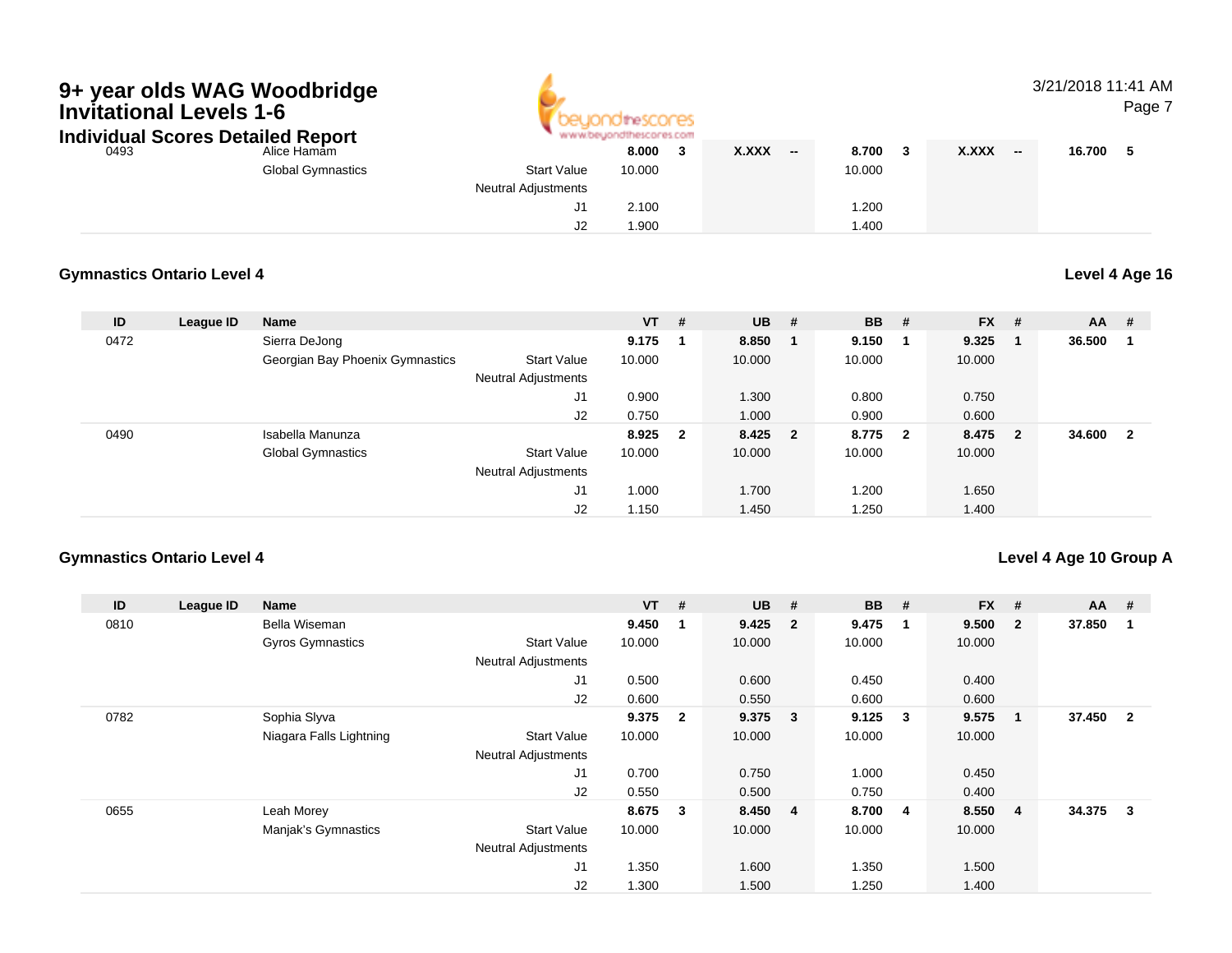| <b>Invitational Levels 1-6</b> | 9+ year olds WAG Woodbridge<br><b>Individual Scores Detailed Report</b> |                            | thescores |                   |        |   |          |                         |        |   | 3/21/2018 11:41 AM | Page 8 |
|--------------------------------|-------------------------------------------------------------------------|----------------------------|-----------|-------------------|--------|---|----------|-------------------------|--------|---|--------------------|--------|
| 0690                           | <b>Rylee Wilson</b>                                                     |                            | 7.800     | - 4               | 8.250  | 5 | 7.750    | - 5                     | 8.500  | 5 | 32.300             | - 4    |
|                                | Manjak's Gymnastics                                                     | <b>Start Value</b>         | 10.000    |                   | 10.000 |   | 10.000   |                         | 10.000 |   |                    |        |
|                                |                                                                         | <b>Neutral Adjustments</b> |           |                   |        |   | $-0.100$ |                         |        |   |                    |        |
|                                |                                                                         | J <sub>1</sub>             | 2.100     |                   | 1.850  |   | 2.200    |                         | 1.400  |   |                    |        |
|                                |                                                                         | J2                         | 2.300     |                   | 1.650  |   | 2.100    |                         | 1.600  |   |                    |        |
| 0812                           | <b>Brooke McGrath</b>                                                   |                            | X.XXX     | $\hspace{0.05cm}$ | 9.525  |   | 9.400    | $\overline{\mathbf{2}}$ | 9.125  | 3 | 28.050             | - 5    |
|                                | <b>Gyros Gymnastics</b>                                                 | <b>Start Value</b>         |           |                   | 10.000 |   | 10.000   |                         | 10.000 |   |                    |        |
|                                |                                                                         | <b>Neutral Adjustments</b> |           |                   |        |   |          |                         |        |   |                    |        |
|                                |                                                                         | J1                         |           |                   | 0.500  |   | 0.550    |                         | 0.950  |   |                    |        |
|                                |                                                                         | J2                         |           |                   | 0.450  |   | 0.650    |                         | 0.800  |   |                    |        |

### **Gymnastics Ontario Level 4**

| ID   | League ID | <b>Name</b>                         |                            | <b>VT</b> | #              | <b>UB</b> | #                       | <b>BB</b> | #              | <b>FX</b> | #              | AA #   |                         |
|------|-----------|-------------------------------------|----------------------------|-----------|----------------|-----------|-------------------------|-----------|----------------|-----------|----------------|--------|-------------------------|
| 0240 |           | <b>Malaiah Davis</b>                |                            | 9.300     |                | 9.400     | $\mathbf 1$             | 9.150     | -1             | 9.625     | $\mathbf{1}$   | 37.475 | $\mathbf 1$             |
|      |           | Woodbridge Academy of<br>Gymnastics | <b>Start Value</b>         | 10.000    |                | 10.000    |                         | 10.000    |                | 10.000    |                |        |                         |
|      |           |                                     | <b>Neutral Adjustments</b> |           |                |           |                         |           |                |           |                |        |                         |
|      |           |                                     | J <sub>1</sub>             | 0.700     |                | 0.600     |                         | 0.900     |                | 0.300     |                |        |                         |
|      |           |                                     | J2                         | 0.700     |                | 0.600     |                         | 0.800     |                | 0.450     |                |        |                         |
| 0481 |           | Keira Webster                       |                            | 9.000     | 3              | 9.400     | $\overline{\mathbf{1}}$ | 8.575     | 4              | 9.275     | $\overline{4}$ | 36.250 | $\overline{2}$          |
|      |           | <b>Global Gymnastics</b>            | <b>Start Value</b>         | 10.000    |                | 10.000    |                         | 10.000    |                | 10.000    |                |        |                         |
|      |           |                                     | Neutral Adjustments        |           |                |           |                         |           |                |           |                |        |                         |
|      |           |                                     | J <sub>1</sub>             | 1.000     |                | 0.550     |                         | 1.450     |                | 0.650     |                |        |                         |
|      |           |                                     | J2                         | 1.000     |                | 0.650     |                         | 1.400     |                | 0.800     |                |        |                         |
| 0776 |           | Kyjiah Slowley                      |                            | 9.150     | $\overline{2}$ | 8.700     | $\overline{4}$          | 8.700     | $\overline{2}$ | 9.600     | $\overline{2}$ | 36.150 | $\mathbf{3}$            |
|      |           | Niagara Falls Lightning             | <b>Start Value</b>         | 10.000    |                | 10.000    |                         | 10.000    |                | 10.000    |                |        |                         |
|      |           |                                     | <b>Neutral Adjustments</b> |           |                |           |                         |           |                |           |                |        |                         |
|      |           |                                     | J <sub>1</sub>             | 0.850     |                | 1.350     |                         | 1.450     |                | 0.350     |                |        |                         |
|      |           |                                     | J2                         | 0.850     |                | 1.250     |                         | 1.150     |                | 0.450     |                |        |                         |
| 0250 |           | Dagan Gallant                       |                            | 9.000     | 3              | 9.150     | $\overline{2}$          | 8.675     | $\mathbf{3}$   | 8.950     | -5             | 35.775 | $\overline{\mathbf{4}}$ |
|      |           | Woodbridge Academy of<br>Gymnastics | <b>Start Value</b>         | 10.000    |                | 10.000    |                         | 10.000    |                | 10.000    |                |        |                         |
|      |           |                                     | Neutral Adjustments        |           |                |           |                         |           |                |           |                |        |                         |
|      |           |                                     | J <sub>1</sub>             | 1.100     |                | 0.850     |                         | 1.300     |                | 1.150     |                |        |                         |
|      |           |                                     | J2                         | 0.900     |                | 0.850     |                         | 1.350     |                | 0.950     |                |        |                         |
| 0280 |           | Jaydin Segal                        |                            | 8.650     | 4              | 9.000     | 3                       | 8.250     | 5              | 9.400     | 3              | 35.300 | 5                       |
|      |           | Woodbridge Academy of<br>Gymnastics | <b>Start Value</b>         | 10.000    |                | 10.000    |                         | 10.000    |                | 10.000    |                |        |                         |

**Level 4 Age 10 Group B**

Neutral Adjustments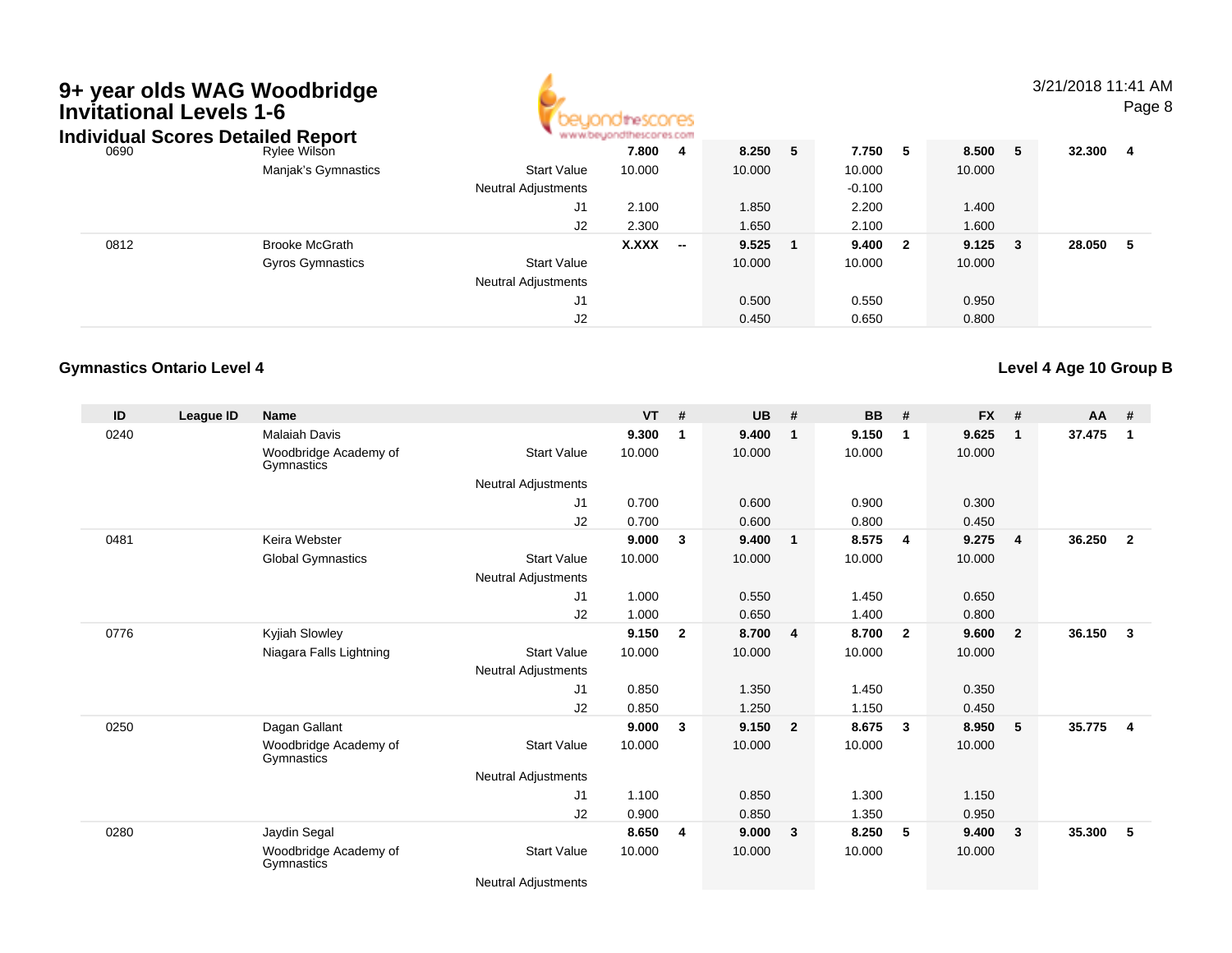

3/21/2018 11:41 AMPage 9

### **Gymnastics Ontario Level 4**

| ID   | <b>League ID</b> | <b>Name</b>                         |                            | <b>VT</b> | #              | <b>UB</b> | #              | <b>BB</b> | #                       | <b>FX</b> | #              | AA     | #              |
|------|------------------|-------------------------------------|----------------------------|-----------|----------------|-----------|----------------|-----------|-------------------------|-----------|----------------|--------|----------------|
| 0473 |                  | <b>Brooke MacWilliam</b>            |                            | 9.000     | $\overline{2}$ | 9.200     | 3              | 9.200     | $\overline{2}$          | 9.225     | $\mathbf{1}$   | 36.625 | $\mathbf{1}$   |
|      |                  | Georgian Bay Phoenix Gymnastics     | <b>Start Value</b>         | 10.000    |                | 10.000    |                | 10.000    |                         | 10.000    |                |        |                |
|      |                  |                                     | <b>Neutral Adjustments</b> |           |                |           |                |           |                         |           |                |        |                |
|      |                  |                                     | J1                         | 1.000     |                | 0.900     |                | 0.700     |                         | 0.800     |                |        |                |
|      |                  |                                     | J2                         | 1.000     |                | 0.700     |                | 0.900     |                         | 0.750     |                |        |                |
| 0785 |                  | Sophia Beland                       |                            | 9.250     | $\mathbf{1}$   | 9.225     | $\overline{2}$ | 8.775     | 5                       | 8.925     | $\mathbf{3}$   | 36.175 | $\overline{2}$ |
|      |                  | Niagara Falls Lightning             | <b>Start Value</b>         | 10.000    |                | 10.000    |                | 10.000    |                         | 10.000    |                |        |                |
|      |                  |                                     | <b>Neutral Adjustments</b> |           |                |           |                |           |                         |           |                |        |                |
|      |                  |                                     | J <sub>1</sub>             | 0.800     |                | 0.850     |                | 1.150     |                         | 1.150     |                |        |                |
|      |                  |                                     | J2                         | 0.700     |                | 0.700     |                | 1.300     |                         | 1.000     |                |        |                |
| 0696 |                  | <b>Emerson Cherny</b>               |                            | 8.350     | 4              | 9.400     | $\overline{1}$ | 8.875     | $\overline{4}$          | 9.100     | $\overline{2}$ | 35.725 | $\mathbf{3}$   |
|      |                  | Manjak's Gymnastics                 | <b>Start Value</b>         | 10.000    |                | 10.000    |                | 10.000    |                         | 10.000    |                |        |                |
|      |                  |                                     | <b>Neutral Adjustments</b> |           |                |           |                |           |                         |           |                |        |                |
|      |                  |                                     | J <sub>1</sub>             | 1.500     |                | 0.700     |                | 1.000     |                         | 0.900     |                |        |                |
|      |                  |                                     | J2                         | 1.800     |                | 0.500     |                | 1.250     |                         | 0.900     |                |        |                |
| 0783 |                  | Kendra Myshrall-Canham              |                            | 8.450     | 3              | 8.775     | - 5            | 9.225     | $\overline{1}$          | 8.875     | $\overline{4}$ | 35.325 | $\overline{4}$ |
|      |                  | Niagara Falls Lightning             | <b>Start Value</b>         | 10.000    |                | 10.000    |                | 10.000    |                         | 10.000    |                |        |                |
|      |                  |                                     | <b>Neutral Adjustments</b> |           |                |           |                |           |                         |           |                |        |                |
|      |                  |                                     | J <sub>1</sub>             | 1.600     |                | 1.250     |                | 0.800     |                         | 1.200     |                |        |                |
|      |                  |                                     | J2                         | 1.500     |                | 1.200     |                | 0.750     |                         | 1.050     |                |        |                |
| 0815 |                  | Alexa Brown                         |                            | 7.825     | 5              | 9.175     | $\overline{4}$ | 9.050     | $\overline{\mathbf{3}}$ | 8.850     | 5              | 34.900 | 5              |
|      |                  | <b>Gyros Gymnastics</b>             | <b>Start Value</b>         | 10.000    |                | 10.000    |                | 10.000    |                         | 10.000    |                |        |                |
|      |                  |                                     | <b>Neutral Adjustments</b> |           |                |           |                |           |                         |           |                |        |                |
|      |                  |                                     | J1                         | 2.100     |                | 0.700     |                | 1.050     |                         | 1.200     |                |        |                |
|      |                  |                                     | J2                         | 2.250     |                | 0.950     |                | 0.850     |                         | 1.100     |                |        |                |
| 0293 |                  | Arisa Zalfaghari                    |                            | 7.250     | 6              | 7.975     | 6              | 7.775     | 6                       | 8.775     | 6              | 31.775 | 6              |
|      |                  | Woodbridge Academy of<br>Gymnastics | <b>Start Value</b>         | 10.000    |                | 10.000    |                | 10.000    |                         | 10.000    |                |        |                |
|      |                  |                                     | <b>Neutral Adjustments</b> |           |                |           |                |           |                         |           |                |        |                |
|      |                  |                                     | J1                         | 2.800     |                | 2.100     |                | 2.300     |                         | 1.300     |                |        |                |
|      |                  |                                     | J2                         | 2.700     |                | 1.950     |                | 2.150     |                         | 1.150     |                |        |                |

**Level 4 Age 11 Group A**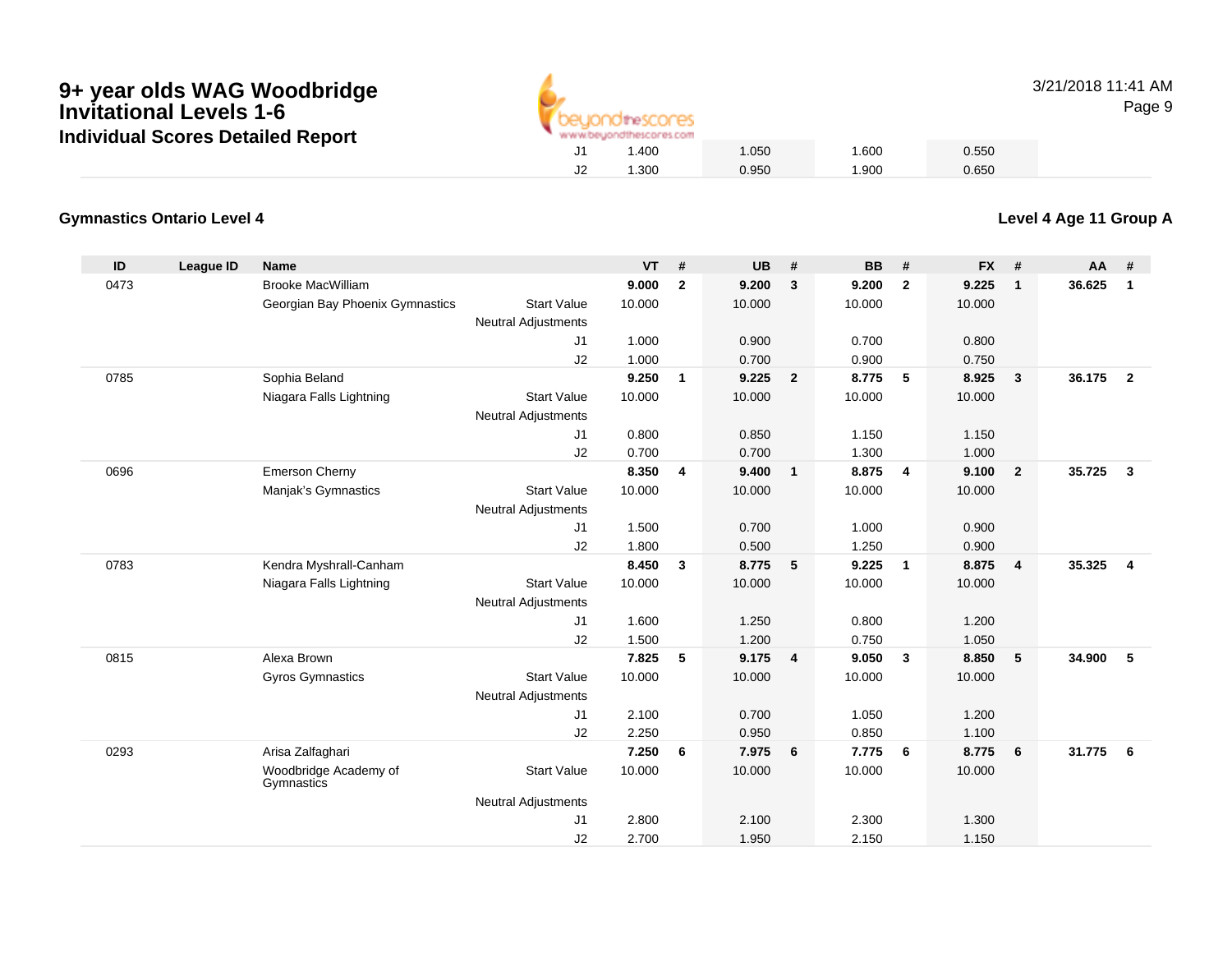

### **Gymnastics Ontario Level 4**

### **Level 4 Age 11 Group B**

| ID   | <b>League ID</b> | <b>Name</b>                     |                            | <b>VT</b> | #                       | <b>UB</b> | #                       | <b>BB</b> | #              | <b>FX</b> | #            | <b>AA</b> | #                       |
|------|------------------|---------------------------------|----------------------------|-----------|-------------------------|-----------|-------------------------|-----------|----------------|-----------|--------------|-----------|-------------------------|
| 0464 |                  | Carylie Rands                   |                            | 9.225     | $\mathbf{1}$            | 9.450     | $\overline{1}$          | 8.950     | $\overline{4}$ | 9.075     | $\mathbf{2}$ | 36.700    | $\mathbf{1}$            |
|      |                  | Georgian Bay Phoenix Gymnastics | <b>Start Value</b>         | 10.000    |                         | 10.000    |                         | 10.000    |                | 10.000    |              |           |                         |
|      |                  |                                 | <b>Neutral Adjustments</b> |           |                         |           |                         |           |                |           |              |           |                         |
|      |                  |                                 | J1                         | 0.800     |                         | 0.550     |                         | 1.050     |                | 0.900     |              |           |                         |
|      |                  |                                 | J2                         | 0.750     |                         | 0.550     |                         | 1.050     |                | 0.950     |              |           |                         |
| 0648 |                  | Avery Chan                      |                            | 8.750     | $\mathbf{2}$            | 9.375     | $\overline{\mathbf{2}}$ | 9.225     | $\overline{1}$ | 8.900     | 4            | 36.250    | $\overline{\mathbf{2}}$ |
|      |                  | Vaughan Gymnastics Club         | <b>Start Value</b>         | 10.000    |                         | 10.000    |                         | 10.000    |                | 10.000    |              |           |                         |
|      |                  |                                 | Neutral Adjustments        |           |                         |           |                         |           |                |           |              |           |                         |
|      |                  |                                 | J1                         | 1.300     |                         | 0.700     |                         | 0.700     |                | 1.050     |              |           |                         |
|      |                  |                                 | J2                         | 1.200     |                         | 0.550     |                         | 0.850     |                | 1.150     |              |           |                         |
| 0854 |                  | Arushi Kaushal                  |                            | 8.300     | $\overline{\mathbf{4}}$ | 8.700     | $\overline{\mathbf{3}}$ | 9.075     | $\overline{2}$ | 9.175     | $\mathbf{1}$ | 35.250    | $\mathbf{3}$            |
|      |                  | <b>Gymnastic Giants</b>         | <b>Start Value</b>         | 10.000    |                         | 10.000    |                         | 10.000    |                | 10.000    |              |           |                         |
|      |                  |                                 | <b>Neutral Adjustments</b> |           |                         |           |                         |           |                |           |              |           |                         |
|      |                  |                                 | J1                         | 1.600     |                         | 1.300     |                         | 1.000     |                | 0.800     |              |           |                         |
|      |                  |                                 | J2                         | 1.800     |                         | 1.300     |                         | 0.850     |                | 0.850     |              |           |                         |
| 0666 |                  | Kayla Morris                    |                            | 8.250     | 5                       | 8.625     | $\overline{4}$          | 9.050     | $\mathbf{3}$   | 8.950     | $\mathbf{3}$ | 34.875    | $\overline{4}$          |
|      |                  | Manjak's Gymnastics             | <b>Start Value</b>         | 10.000    |                         | 10.000    |                         | 10.000    |                | 10.000    |              |           |                         |
|      |                  |                                 | <b>Neutral Adjustments</b> |           |                         |           |                         |           |                |           |              |           |                         |
|      |                  |                                 | J1                         | 1.600     |                         | 1.400     |                         | 1.100     |                | 0.950     |              |           |                         |
|      |                  |                                 | J2                         | 1.900     |                         | 1.350     |                         | 0.800     |                | 1.150     |              |           |                         |
| 0751 |                  | Lexi Hrizo                      |                            | 8.500     | $\mathbf{3}$            | 8.000     | 6                       | 8.200     | 5              | 8.150     | 5            | 32.850    | -5                      |
|      |                  | Hurons Gymnastic Club           | <b>Start Value</b>         | 10.000    |                         | 10.000    |                         | 10.000    |                | 10.000    |              |           |                         |
|      |                  |                                 | <b>Neutral Adjustments</b> |           |                         |           |                         |           |                |           |              |           |                         |
|      |                  |                                 | J1                         | 1.500     |                         | 2.200     |                         | 2.000     |                | 1.800     |              |           |                         |
|      |                  |                                 | J2                         | 1.500     |                         | 1.800     |                         | 1.600     |                | 1.900     |              |           |                         |
| 0752 |                  | Avery Withrow                   |                            | 7.300     | 6                       | 8.050     | 5                       | 6.600     | 6              | 7.300     | 6            | 29.250    | 6                       |
|      |                  | Hurons Gymnastic Club           | <b>Start Value</b>         | 10.000    |                         | 10.000    |                         | 10.000    |                | 10.000    |              |           |                         |
|      |                  |                                 | <b>Neutral Adjustments</b> |           |                         |           |                         | $-0.100$  |                |           |              |           |                         |
|      |                  |                                 | J1                         | 2.900     |                         | 2.000     |                         | 3.500     |                | 2.600     |              |           |                         |
|      |                  |                                 | J2                         | 2.500     |                         | 1.900     |                         | 3.100     |                | 2.800     |              |           |                         |

**Gymnastics Ontario Level 4**

**Level 4 Age 11 Group C**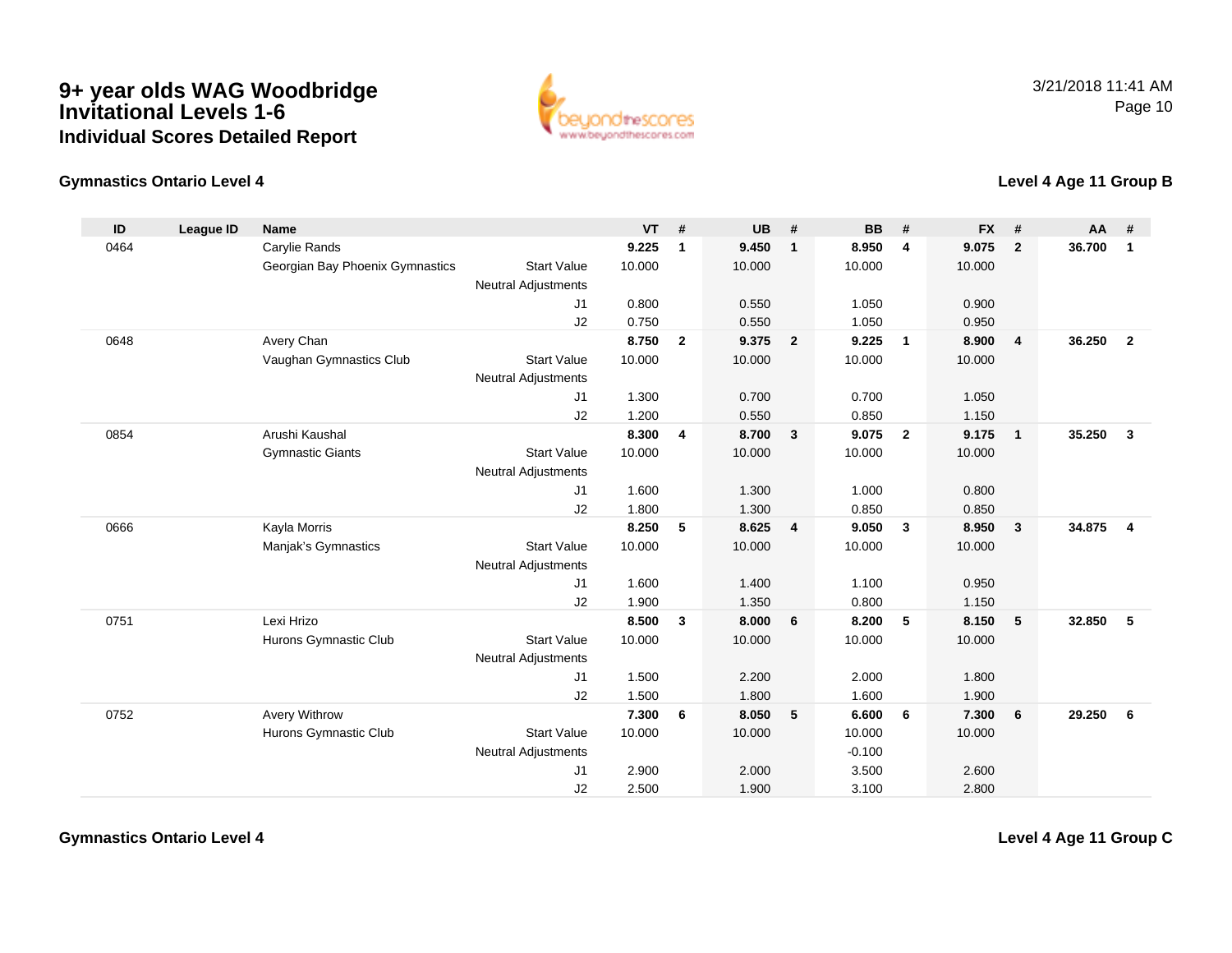

| ID   | League ID | <b>Name</b>                         |                            | <b>VT</b> | #            | <b>UB</b> | #              | <b>BB</b> | #              | <b>FX</b> | #                       | AA     | #                       |
|------|-----------|-------------------------------------|----------------------------|-----------|--------------|-----------|----------------|-----------|----------------|-----------|-------------------------|--------|-------------------------|
| 0487 |           | <b>Esther Lakatos</b>               |                            | 8.100     | 4            | 9.750     | $\mathbf{1}$   | 9.025     | 1              | 8.200     | 5                       | 35.075 | $\overline{1}$          |
|      |           | <b>Global Gymnastics</b>            | <b>Start Value</b>         | 10.000    |              | 10.000    |                | 10.000    |                | 10.000    |                         |        |                         |
|      |           |                                     | <b>Neutral Adjustments</b> |           |              |           |                |           |                |           |                         |        |                         |
|      |           |                                     | J1                         | 1.850     |              | 0.300     |                | 1.000     |                | 1.850     |                         |        |                         |
|      |           |                                     | J2                         | 1.950     |              | 0.200     |                | 0.950     |                | 1.750     |                         |        |                         |
| 0643 |           | Selin Ataselim                      |                            | 8.625     | 1            | 8.700     | $\overline{2}$ | 8.525     | $\mathbf{3}$   | 8.750     | $\overline{\mathbf{3}}$ | 34.600 | $\overline{2}$          |
|      |           | Vaughan Gymnastics Club             | <b>Start Value</b>         | 10.000    |              | 10.000    |                | 10.000    |                | 10.000    |                         |        |                         |
|      |           |                                     | <b>Neutral Adjustments</b> |           |              |           |                |           |                |           |                         |        |                         |
|      |           |                                     | J <sub>1</sub>             | 1.500     |              | 1.200     |                | 1.450     |                | 1.200     |                         |        |                         |
|      |           |                                     | J2                         | 1.250     |              | 1.400     |                | 1.500     |                | 1.300     |                         |        |                         |
| 0671 |           | Laila Strybos                       |                            | 8.400     | $\mathbf{3}$ | 8.425     | 4              | 8.675     | $\overline{2}$ | 8.900     | $\overline{\mathbf{2}}$ | 34.400 | $\overline{\mathbf{3}}$ |
|      |           | Manjak's Gymnastics                 | <b>Start Value</b>         | 10.000    |              | 10.000    |                | 10.000    |                | 10.000    |                         |        |                         |
|      |           |                                     | <b>Neutral Adjustments</b> |           |              |           |                |           |                |           |                         |        |                         |
|      |           |                                     | J1                         | 1.600     |              | 1.700     |                | 1.400     |                | 1.050     |                         |        |                         |
|      |           |                                     | J2                         | 1.600     |              | 1.450     |                | 1.250     |                | 1.150     |                         |        |                         |
| 0283 |           | Renee Shaw                          |                            | 8.450     | $\mathbf{2}$ | 8.625     | 3              | 8.250     | 5              | 8.950     | $\overline{1}$          | 34.275 | $\overline{4}$          |
|      |           | Woodbridge Academy of<br>Gymnastics | <b>Start Value</b>         | 10.000    |              | 10.000    |                | 10.000    |                | 10.000    |                         |        |                         |
|      |           |                                     | <b>Neutral Adjustments</b> |           |              |           |                |           |                |           |                         |        |                         |
|      |           |                                     | J1                         | 1.600     |              | 1.500     |                | 1.800     |                | 1.000     |                         |        |                         |
|      |           |                                     | J2                         | 1.500     |              | 1.250     |                | 1.700     |                | 1.100     |                         |        |                         |
| 0237 |           | <b>Emily Coba</b>                   |                            | 7.875     | 5            | 8.100     | 5              | 8.400     | 4              | 8.550     | $\overline{4}$          | 32.925 | - 5                     |
|      |           | Woodbridge Academy of<br>Gymnastics | <b>Start Value</b>         | 10.000    |              | 10.000    |                | 10.000    |                | 10.000    |                         |        |                         |
|      |           |                                     | <b>Neutral Adjustments</b> |           |              |           |                | $-0.100$  |                |           |                         |        |                         |
|      |           |                                     | J <sub>1</sub>             | 2.100     |              | 1.900     |                | 1.400     |                | 1.500     |                         |        |                         |
|      |           |                                     | J2                         | 2.150     |              | 1.900     |                | 1.600     |                | 1.400     |                         |        |                         |

### **Gymnastics Ontario Level 4**

**Level 4 Age 12 Group A**

| ID   | League ID | <b>Name</b>       |                            | VT           | #      | <b>UB</b> |       | <b>BB</b>    | - #                          | <b>FX</b>    | - # | <b>AA</b> | - #                      |
|------|-----------|-------------------|----------------------------|--------------|--------|-----------|-------|--------------|------------------------------|--------------|-----|-----------|--------------------------|
| 0708 |           | Vanessa Terzian   |                            | <b>X.XXX</b> | $\sim$ | X.XXX     | $- -$ | <b>X.XXX</b> | $\qquad \qquad \blacksquare$ | <b>X.XXX</b> | $-$ | 0.000     | $\overline{\phantom{a}}$ |
| 0565 |           | Avery Fortin      |                            | 8.925        | 4      | 9.425     | 3     | 9.475        |                              | 9.250        |     | 37.075    |                          |
|      |           | <b>KSG Aurora</b> | <b>Start Value</b>         | 10.000       |        | 10.000    |       | 10.000       |                              | 10.000       |     |           |                          |
|      |           |                   | <b>Neutral Adjustments</b> |              |        |           |       |              |                              |              |     |           |                          |
|      |           |                   | J1                         | 1.150        |        | 0.650     |       | 0.550        |                              | 0.800        |     |           |                          |
|      |           |                   | J2                         | 1.000        |        | 0.500     |       | 0.500        |                              | 0.700        |     |           |                          |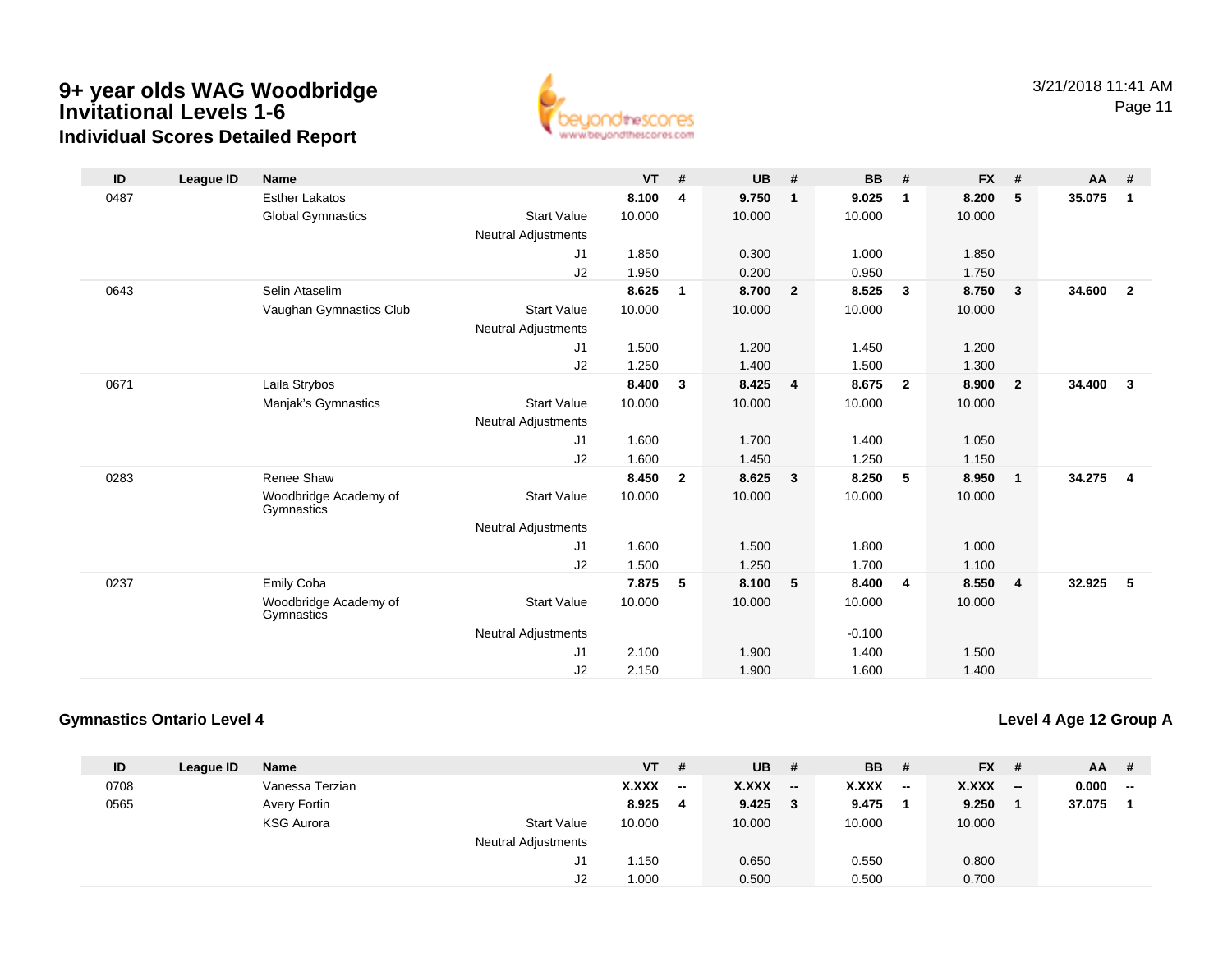| 9+ year olds WAG Woodbridge<br><b>Invitational Levels 1-6</b><br><b>Individual Scores Detailed Report</b> |                                 |                                                  | dtheSCOCES<br>www.beuondthescores.com |                |        |                |        |                         |        |                | 3/21/2018 11:41 AM | Page 12                 |
|-----------------------------------------------------------------------------------------------------------|---------------------------------|--------------------------------------------------|---------------------------------------|----------------|--------|----------------|--------|-------------------------|--------|----------------|--------------------|-------------------------|
| 0456                                                                                                      | Rachel Urguhart                 |                                                  | 8.550                                 | 5              | 9.675  | $\mathbf{1}$   | 8.750  | $\overline{\mathbf{3}}$ | 9.175  | $\overline{2}$ | 36.150             | $\overline{\mathbf{2}}$ |
|                                                                                                           | Georgian Bay Phoenix Gymnastics | <b>Start Value</b><br><b>Neutral Adjustments</b> | 10.000                                |                | 10.000 |                | 10.000 |                         | 10.000 |                |                    |                         |
|                                                                                                           |                                 | J1                                               | 1.400                                 |                | 0.350  |                | 1.250  |                         | 0.650  |                |                    |                         |
|                                                                                                           |                                 | J2                                               | 1.500                                 |                | 0.300  |                | 1.250  |                         | 1.000  |                |                    |                         |
| 0574                                                                                                      | Julia Fellini                   |                                                  | 9.475                                 | $\mathbf 1$    | 9.175  | 5              | 8.975  | $\overline{2}$          | 8.375  | 6              | 36.000             | $\mathbf{3}$            |
|                                                                                                           | <b>KSG Aurora</b>               | <b>Start Value</b><br><b>Neutral Adjustments</b> | 10.000                                |                | 10.000 |                | 10.000 |                         | 10.000 |                |                    |                         |
|                                                                                                           |                                 | J1                                               | 0.550                                 |                | 0.900  |                | 0.900  |                         | 1.750  |                |                    |                         |
|                                                                                                           |                                 | J2                                               | 0.500                                 |                | 0.750  |                | 1.150  |                         | 1.500  |                |                    |                         |
| 0621                                                                                                      | <b>Isabelle Thomas</b>          |                                                  | 9.025                                 | 3              | 9.600  | $\overline{2}$ | 8.725  | 4                       | 8.500  | $\overline{4}$ | 35.850             | $\overline{4}$          |
|                                                                                                           | North Bay Apollo                | <b>Start Value</b>                               | 10.000                                |                | 10.000 |                | 10.000 |                         | 10.000 |                |                    |                         |
|                                                                                                           |                                 | <b>Neutral Adjustments</b>                       |                                       |                |        |                |        |                         |        |                |                    |                         |
|                                                                                                           |                                 | J1                                               | 1.000                                 |                | 0.500  |                | 1.400  |                         | 1.550  |                |                    |                         |
|                                                                                                           |                                 | J2                                               | 0.950                                 |                | 0.300  |                | 1.150  |                         | 1.450  |                |                    |                         |
| 0570                                                                                                      | Lyla Harrison                   |                                                  | 9.350                                 | $\overline{2}$ | 9.350  | $\overline{4}$ | 8.625  | 5                       | 8.450  | 5              | 35.775             | 5                       |
|                                                                                                           | <b>KSG Aurora</b>               | <b>Start Value</b><br><b>Neutral Adjustments</b> | 10.000                                |                | 10.000 |                | 10.000 |                         | 10.000 |                |                    |                         |
|                                                                                                           |                                 | J1                                               | 0.700                                 |                | 0.600  |                | 1.250  |                         | 1.500  |                |                    |                         |
|                                                                                                           |                                 | J2                                               | 0.600                                 |                | 0.700  |                | 1.500  |                         | 1.600  |                |                    |                         |
| 0778                                                                                                      | Penelope Cataldo                |                                                  | 8.350                                 | 6              | 7.100  | 6              | 8.200  | 6                       | 8.625  | $\mathbf{3}$   | 32.275             | 6                       |
|                                                                                                           | Niagara Falls Lightning         | <b>Start Value</b><br><b>Neutral Adjustments</b> | 10.000                                |                | 10.000 |                | 10.000 |                         | 10.000 |                |                    |                         |
|                                                                                                           |                                 | J1                                               | 1.650                                 |                | 3.000  |                | 1.600  |                         | 1.350  |                |                    |                         |
|                                                                                                           |                                 | J2                                               | 1.650                                 |                | 2.800  |                | 2.000  |                         | 1.400  |                |                    |                         |

4.

### **Gymnastics Ontario Level 4**

**Level 4 Age 12 Group B**

| ID   | League ID | Name                          |                            | <b>VT</b> | #                       | <b>UB</b> | #            | <b>BB</b> | # | $FX$ # |     | $AA$ #   |  |
|------|-----------|-------------------------------|----------------------------|-----------|-------------------------|-----------|--------------|-----------|---|--------|-----|----------|--|
| 0707 |           | Mackenzie Cvetkovic           |                            | 8.650     | - 3                     | 8.900     | $\mathbf{2}$ | 9.275     |   | 9.025  |     | 35.850   |  |
|      |           | Richmond Hill Gymnastics Club | <b>Start Value</b>         | 10.000    |                         | 10.000    |              | 10.000    |   | 10.000 |     |          |  |
|      |           |                               | <b>Neutral Adjustments</b> |           |                         |           |              |           |   |        |     |          |  |
|      |           |                               | J1                         | 1.400     |                         | 1.150     |              | 0.650     |   | 1.000  |     |          |  |
|      |           |                               | J2                         | 1.300     |                         | 1.050     |              | 0.800     |   | 0.950  |     |          |  |
| 0779 |           | Angelina Game                 |                            | 8.725     | $\overline{\mathbf{2}}$ | 9.025     |              | 8.225     | 4 | 8.375  | - 3 | 34.350 2 |  |
|      |           | Niagara Falls Lightning       | <b>Start Value</b>         | 10.000    |                         | 10.000    |              | 10.000    |   | 10.000 |     |          |  |
|      |           |                               | <b>Neutral Adjustments</b> |           |                         |           |              |           |   |        |     |          |  |
|      |           |                               | J1                         | 1.250     |                         | 0.950     |              | 1.750     |   | 1.700  |     |          |  |
|      |           |                               | J2                         | 1.300     |                         | 1.000     |              | 1.800     |   | 1.550  |     |          |  |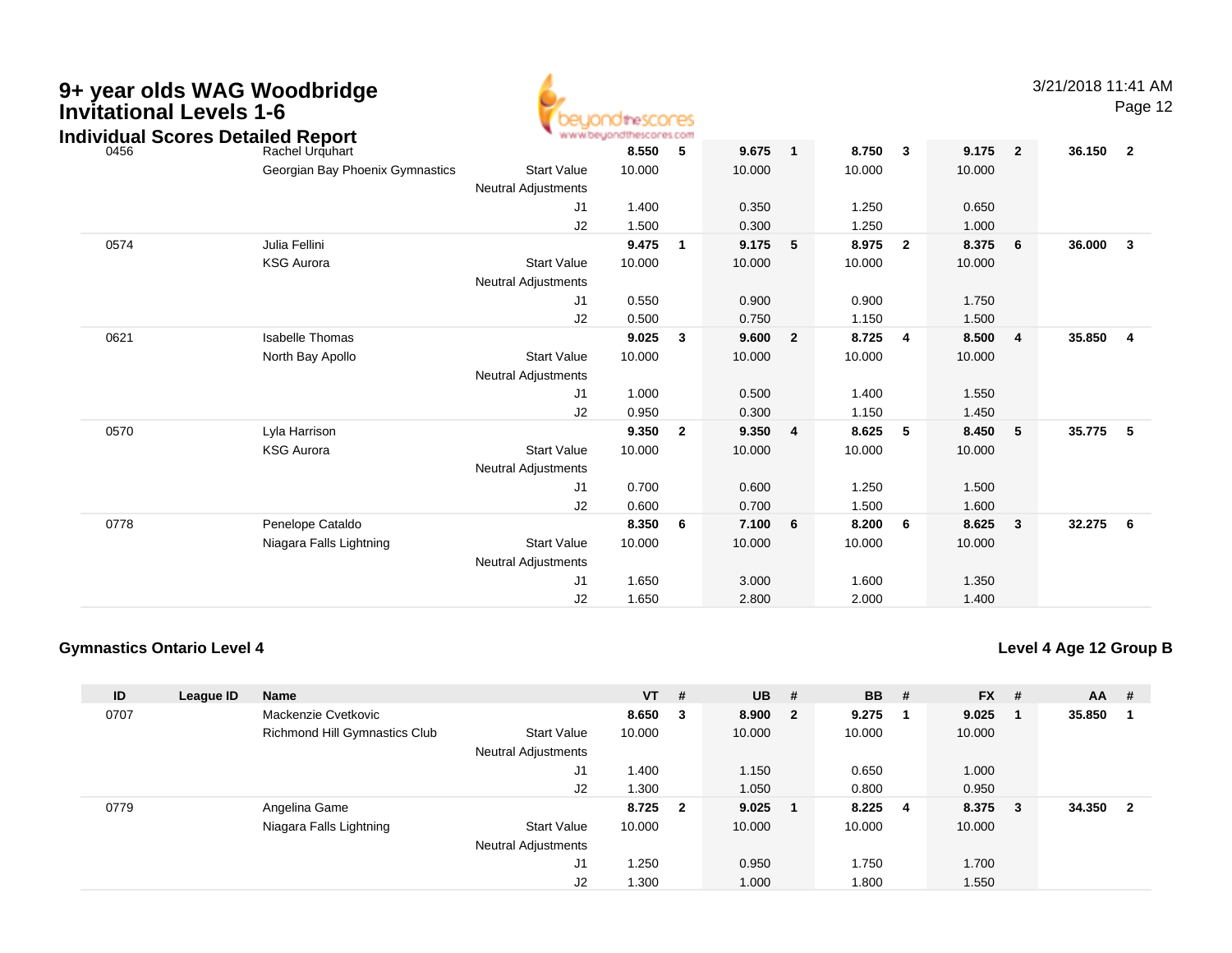| <b>Invitational Levels 1-6</b> | 9+ year olds WAG Woodbridge<br><b>Individual Scores Detailed Report</b> |                            | <b>idirescores</b><br>www.beyondthescores.com |                         |        |   |          |                |        |                | 3/21/2018 11:41 AM | Page 13        |
|--------------------------------|-------------------------------------------------------------------------|----------------------------|-----------------------------------------------|-------------------------|--------|---|----------|----------------|--------|----------------|--------------------|----------------|
| 0287                           | Stella Tomasone                                                         |                            | 9.050                                         | -1                      | 7.875  | 6 | 8.850    | $\overline{2}$ | 8.425  | $\overline{2}$ | 34.200             | $\mathbf{3}$   |
|                                | Woodbridge Academy of<br>Gymnastics                                     | <b>Start Value</b>         | 10.000                                        |                         | 10.000 |   | 10.000   |                | 10.000 |                |                    |                |
|                                |                                                                         | <b>Neutral Adjustments</b> |                                               |                         |        |   |          |                |        |                |                    |                |
|                                |                                                                         | J <sub>1</sub>             | 1.000                                         |                         | 2.050  |   | 1.250    |                | 1.650  |                |                    |                |
|                                |                                                                         | J2                         | 0.900                                         |                         | 2.200  |   | 1.050    |                | 1.500  |                |                    |                |
| 0251                           | Emerson Gammone                                                         |                            | 8.050                                         | 5                       | 8.225  | 4 | 8.550    | 3              | 8.325  | 4              | 33.150             | $\overline{4}$ |
|                                | Woodbridge Academy of<br>Gymnastics                                     | <b>Start Value</b>         | 10.000                                        |                         | 10.000 |   | 10.000   |                | 10.000 |                |                    |                |
|                                |                                                                         | Neutral Adjustments        |                                               |                         |        |   |          |                |        |                |                    |                |
|                                |                                                                         | J <sub>1</sub>             | 1.900                                         |                         | 1.650  |   | 1.600    |                | 1.600  |                |                    |                |
|                                |                                                                         | J2                         | 2.000                                         |                         | 1.900  |   | 1.300    |                | 1.750  |                |                    |                |
| 0636                           | Nadia Guillemette                                                       |                            | 8.500                                         | $\overline{\mathbf{4}}$ | 7.950  | 5 | 8.175    | 5              | 6.000  | 6              | 30.625             | 5              |
|                                | Sudbury Salto Gymnastics Club                                           | <b>Start Value</b>         | 10.000                                        |                         | 10.000 |   | 10.000   |                | 10.000 |                |                    |                |
|                                |                                                                         | <b>Neutral Adjustments</b> |                                               |                         |        |   | $-0.200$ |                |        |                |                    |                |
|                                |                                                                         | J1                         | 1.600                                         |                         | 2.100  |   | 1.800    |                | 4.000  |                |                    |                |
|                                |                                                                         | J2                         | 1.400                                         |                         | 2.000  |   | 1.450    |                | 4.000  |                |                    |                |
| 0661                           | Keeley Brown                                                            |                            | 7.200                                         | - 6                     | 8.525  | 3 | 8.050    | 6              | 6.775  | 5              | 30.550             | 6              |
|                                | Manjak's Gymnastics                                                     | <b>Start Value</b>         | 10.000                                        |                         | 10.000 |   | 10.000   |                | 10.000 |                |                    |                |
|                                |                                                                         | Neutral Adjustments        |                                               |                         |        |   |          |                |        |                |                    |                |
|                                |                                                                         | J <sub>1</sub>             | 2.700                                         |                         | 1.550  |   | 1.900    |                | 3.200  |                |                    |                |
|                                |                                                                         | J2                         | 2.900                                         |                         | 1.400  |   | 2.000    |                | 3.250  |                |                    |                |

### **Gymnastics Ontario Level 4**

### **Level 4 Age 12 Group C**

| ID   | League ID | <b>Name</b>                   |                            | $VT$ # |                | <b>UB</b> | $+$ | <b>BB</b> | #                       | <b>FX</b> | #                       | <b>AA</b> | #                       |
|------|-----------|-------------------------------|----------------------------|--------|----------------|-----------|-----|-----------|-------------------------|-----------|-------------------------|-----------|-------------------------|
| 0495 |           | <b>Charlotte Putman</b>       |                            | 9.325  | -1             | 9.675     |     | 9.125     | $\overline{\mathbf{2}}$ | 8.875     | $\overline{\mathbf{4}}$ | 37.000    |                         |
|      |           | <b>Global Gymnastics</b>      | <b>Start Value</b>         | 10.000 |                | 10.000    |     | 10.000    |                         | 10.000    |                         |           |                         |
|      |           |                               | <b>Neutral Adjustments</b> |        |                |           |     |           |                         |           |                         |           |                         |
|      |           |                               | J1                         | 0.650  |                | 0.350     |     | 0.850     |                         | 1.100     |                         |           |                         |
|      |           |                               | J2                         | 0.700  |                | 0.300     |     | 0.900     |                         | 1.150     |                         |           |                         |
| 0605 |           | Renee McNamara                |                            | 9.325  | -1             | 8.775     | - 5 | 9.000     | $\overline{\mathbf{3}}$ | 8.850     | -5                      | 35.950    | $\overline{\mathbf{2}}$ |
|      |           | North Bay Apollo              | <b>Start Value</b>         | 10.000 |                | 10.000    |     | 10.000    |                         | 10.000    |                         |           |                         |
|      |           |                               | <b>Neutral Adjustments</b> |        |                |           |     |           |                         |           |                         |           |                         |
|      |           |                               | J1                         | 0.800  |                | 1.250     |     | 1.100     |                         | 1.150     |                         |           |                         |
|      |           |                               | J2                         | 0.550  |                | 1.200     |     | 0.900     |                         | 1.150     |                         |           |                         |
| 0706 |           | <b>Rachel Cvetkovic</b>       |                            | 8.700  | $\overline{2}$ | 8.475 6   |     | 9.325     | - 1                     | 9.275     | $\overline{2}$          | 35.775    | 3                       |
|      |           | Richmond Hill Gymnastics Club | <b>Start Value</b>         | 10.000 |                | 10.000    |     | 10.000    |                         | 10.000    |                         |           |                         |
|      |           |                               | <b>Neutral Adjustments</b> |        |                |           |     |           |                         |           |                         |           |                         |
|      |           |                               | J1                         | 1.400  |                | 1.550     |     | 0.550     |                         | 0.650     |                         |           |                         |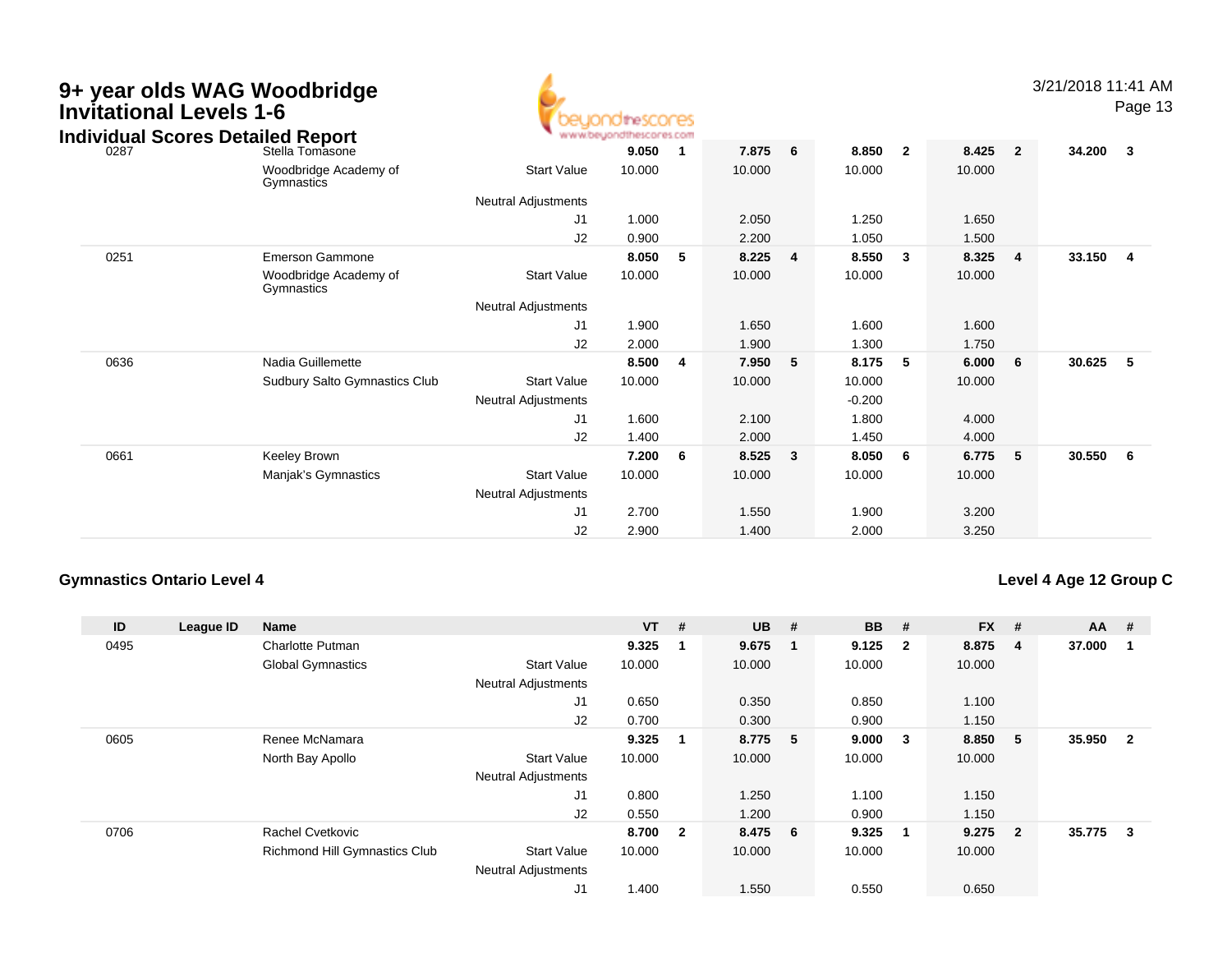

|      | Individual Scores Detailed Report | www.beyondthescores.com    |        |                |        |                |        |   |        |                         |          |  |
|------|-----------------------------------|----------------------------|--------|----------------|--------|----------------|--------|---|--------|-------------------------|----------|--|
|      |                                   | J <sub>2</sub>             | 1.200  |                | 1.500  |                | 0.800  |   | 0.800  |                         |          |  |
| 0623 | Sierra June Richardson            |                            | 8.600  | $_{3}$         | 8.875  | $\mathbf{3}$   | 8.100  | 5 | 9.300  | $\overline{\mathbf{1}}$ | 34.875 4 |  |
|      | North Bay Apollo                  | <b>Start Value</b>         | 10.000 |                | 10.000 |                | 10.000 |   | 10.000 |                         |          |  |
|      |                                   | <b>Neutral Adjustments</b> |        |                |        |                |        |   |        |                         |          |  |
|      |                                   | J1                         | 1.300  |                | 1.200  |                | 2.100  |   | 0.750  |                         |          |  |
|      |                                   | J <sub>2</sub>             | 1.500  |                | 1.050  |                | 1.700  |   | 0.650  |                         |          |  |
| 0885 | Rachel Stephan                    |                            | 8.300  | $\overline{4}$ | 9.400  | $\mathbf{2}$   | 8.300  | 4 | 8.750  | -6                      | 34.750 5 |  |
|      | <b>Gymnastic Giants</b>           | <b>Start Value</b>         | 10.000 |                | 10.000 |                | 10.000 |   | 10.000 |                         |          |  |
|      |                                   | <b>Neutral Adjustments</b> |        |                |        |                |        |   |        |                         |          |  |
|      |                                   | J <sub>1</sub>             | 1.700  |                | 0.550  |                | 1.500  |   | 1.200  |                         |          |  |
|      |                                   | J <sub>2</sub>             | 1.700  |                | 0.650  |                | 1.900  |   | 1.300  |                         |          |  |
| 0609 | Abby Jarbeau                      |                            | 8.250  | - 5            | 8.800  | $\overline{4}$ | 7.925  | 6 | 9.225  | $\overline{\mathbf{3}}$ | 34.200 6 |  |
|      | North Bay Apollo                  | <b>Start Value</b>         | 10.000 |                | 10.000 |                | 10.000 |   | 10.000 |                         |          |  |
|      |                                   | <b>Neutral Adjustments</b> |        |                |        |                |        |   |        |                         |          |  |
|      |                                   | J1                         | 1.700  |                | 1.100  |                | 2.150  |   | 0.850  |                         |          |  |
|      |                                   | J <sub>2</sub>             | 1.800  |                | 1.300  |                | 2.000  |   | 0.700  |                         |          |  |

### **Gymnastics Ontario Level 4**

**Level 4 Age 13 Group A**

| ID   | League ID | <b>Name</b>                         |                            | <b>VT</b> | #              | <b>UB</b> | #                       | <b>BB</b> | #            | <b>FX</b> | #              | AA     | #                       |
|------|-----------|-------------------------------------|----------------------------|-----------|----------------|-----------|-------------------------|-----------|--------------|-----------|----------------|--------|-------------------------|
| 0831 |           | <b>Emily Gilbert</b>                |                            | 8.900     | - 1            | 9.600     | $\mathbf 1$             | 9.000     | $\mathbf{2}$ | 9.175     | $\mathbf 1$    | 36.675 | -1                      |
|      |           | Gyros Gymnastics                    | <b>Start Value</b>         | 10.000    |                | 10.000    |                         | 10.000    |              | 10.000    |                |        |                         |
|      |           |                                     | <b>Neutral Adjustments</b> |           |                |           |                         |           |              |           |                |        |                         |
|      |           |                                     | J <sub>1</sub>             | 1.000     |                | 0.450     |                         | 0.850     |              | 0.900     |                |        |                         |
|      |           |                                     | J <sub>2</sub>             | 1.200     |                | 0.350     |                         | 1.150     |              | 0.750     |                |        |                         |
| 0579 |           | Hayley Watkins                      |                            | 8.425     | $\mathbf{3}$   | 8.650     | 3                       | 9.175     | $\mathbf 1$  | 8.575     | $\overline{4}$ | 34.825 | $\overline{2}$          |
|      |           | <b>KSG Aurora</b>                   | <b>Start Value</b>         | 10.000    |                | 10.000    |                         | 10.000    |              | 10.000    |                |        |                         |
|      |           |                                     | <b>Neutral Adjustments</b> |           |                |           |                         |           |              |           |                |        |                         |
|      |           |                                     | J <sub>1</sub>             | 1.600     |                | 1.450     |                         | 0.800     |              | 1.350     |                |        |                         |
|      |           |                                     | J <sub>2</sub>             | 1.550     |                | 1.250     |                         | 0.850     |              | 1.500     |                |        |                         |
| 0616 |           | Sara Moore                          |                            | 8.625     | $\overline{2}$ | 8.550     | $\overline{4}$          | 8.475     | 4            | 8.625     | $\overline{2}$ | 34.275 | 3                       |
|      |           | North Bay Apollo                    | <b>Start Value</b>         | 10.000    |                | 10.000    |                         | 10.000    |              | 10.000    |                |        |                         |
|      |           |                                     | <b>Neutral Adjustments</b> |           |                |           |                         |           |              |           |                |        |                         |
|      |           |                                     | J1                         | 1.500     |                | 1.500     |                         | 1.700     |              | 1.400     |                |        |                         |
|      |           |                                     | J2                         | 1.250     |                | 1.400     |                         | 1.350     |              | 1.350     |                |        |                         |
| 0264 |           | Michela Mastromartino               |                            | 7.450     | -4             | 8.975     | $\overline{\mathbf{2}}$ | 8.775     | 3            | 8.600     | $\mathbf{3}$   | 33.800 | $\overline{\mathbf{4}}$ |
|      |           | Woodbridge Academy of<br>Gymnastics | <b>Start Value</b>         | 10.000    |                | 10.000    |                         | 10.000    |              | 10.000    |                |        |                         |
|      |           |                                     | <b>Neutral Adjustments</b> |           |                |           |                         | $-0.100$  |              |           |                |        |                         |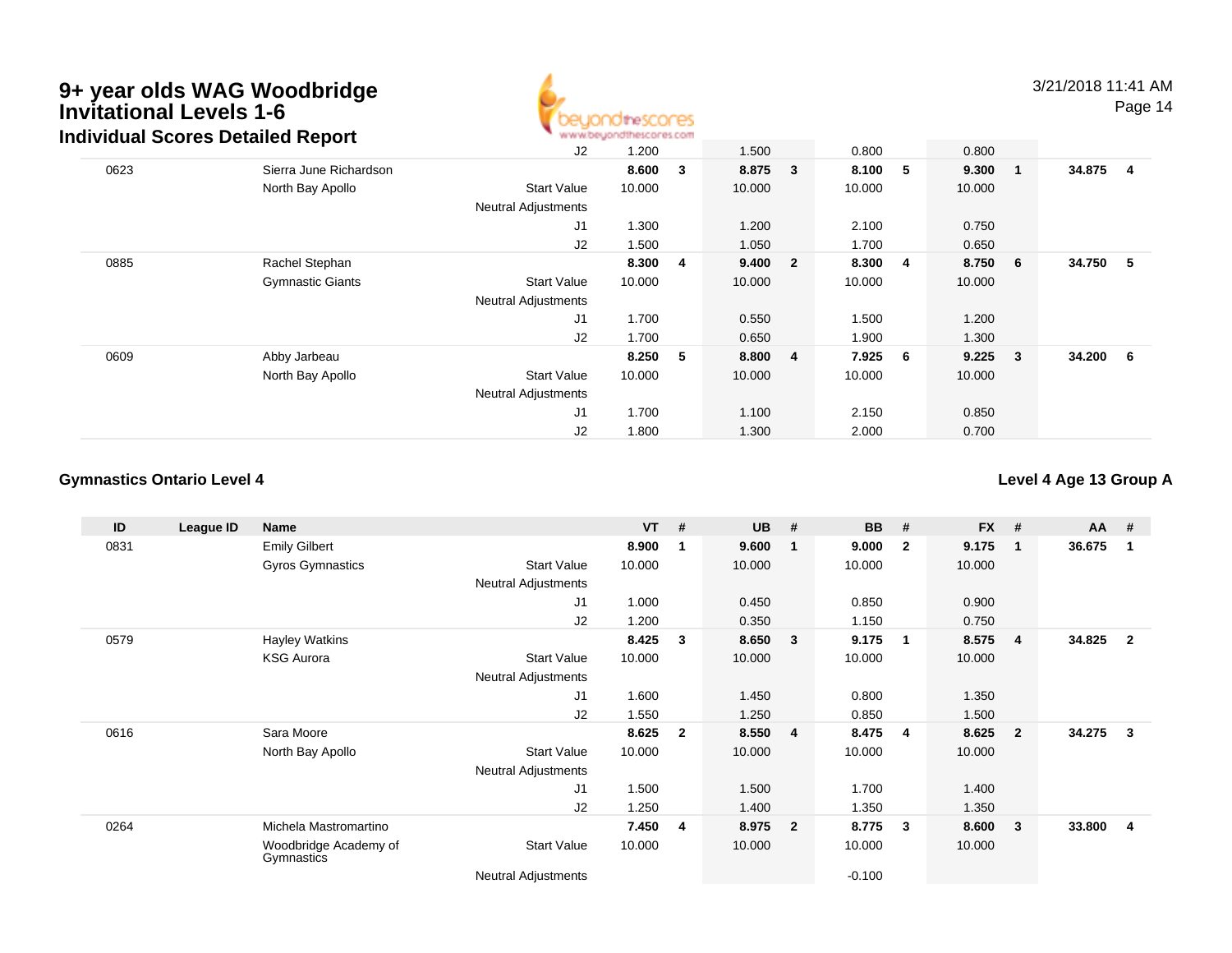

### 3/21/2018 11:41 AMPage 15

|      | individual Scores Detailed Report | . M.M.M.DE/TOLIOLIMACOL 62 COLL |        |             |         |             |        |
|------|-----------------------------------|---------------------------------|--------|-------------|---------|-------------|--------|
|      |                                   | J1                              | 2.500  | 1.000       | 1.100   | 1.500       |        |
|      |                                   | J2                              | 2.600  | 1.050       | 1.150   | 1.300       |        |
| 0678 | Alexa Melo                        |                                 | 8.425  | 8.150<br>-5 | 7.850 5 | 8.450<br>-5 | 32.875 |
|      | Manjak's Gymnastics               | <b>Start Value</b>              | 10.000 | 10.000      | 10.000  | 10.000      |        |
|      |                                   | <b>Neutral Adjustments</b>      |        |             |         |             |        |
|      |                                   | J1                              | .550   | 1.800       | 2.000   | 1.550       |        |
|      |                                   | J2                              | .600 ا | 1.900       | 2.300   | 1.550       |        |

### **Gymnastics Ontario Level 4**

### **Level 4 Age 13 Group B**

| ID   | <b>League ID</b> | <b>Name</b>                          |                            | <b>VT</b> | #              | <b>UB</b> | #                       | <b>BB</b> | #                       | <b>FX</b> | #              | AA     | #              |
|------|------------------|--------------------------------------|----------------------------|-----------|----------------|-----------|-------------------------|-----------|-------------------------|-----------|----------------|--------|----------------|
| 0471 |                  | Joslynn Wright                       |                            | 9.100     | $\overline{2}$ | 9.550     | $\mathbf{1}$            | 9.175     | $\overline{\mathbf{1}}$ | 9.000     | 3              | 36.825 | $\mathbf{1}$   |
|      |                  | Georgian Bay Phoenix Gymnastics      | <b>Start Value</b>         | 10.000    |                | 10.000    |                         | 10.000    |                         | 10.000    |                |        |                |
|      |                  |                                      | <b>Neutral Adjustments</b> |           |                |           |                         |           |                         |           |                |        |                |
|      |                  |                                      | J <sub>1</sub>             | 1.000     |                | 0.500     |                         | 0.750     |                         | 1.000     |                |        |                |
|      |                  |                                      | J2                         | 0.800     |                | 0.400     |                         | 0.900     |                         | 1.000     |                |        |                |
| 0503 |                  | Branwyn Lupton                       |                            | 8.700     | 5              | 9.325     | $\overline{\mathbf{3}}$ | 8.100     | $\mathbf{3}$            | 9.400     | $\overline{1}$ | 35.525 | $\overline{2}$ |
|      |                  | Greater Napanee GC                   | <b>Start Value</b>         | 10.000    |                | 10.000    |                         | 10.000    |                         | 10.000    |                |        |                |
|      |                  |                                      | <b>Neutral Adjustments</b> |           |                |           |                         | $-0.100$  |                         |           |                |        |                |
|      |                  |                                      | J <sub>1</sub>             | 1.400     |                | 0.750     |                         | 1.700     |                         | 0.650     |                |        |                |
|      |                  |                                      | J2                         | 1.200     |                | 0.600     |                         | 1.900     |                         | 0.550     |                |        |                |
| 0294 |                  | Teah Zeppieri                        |                            | 8.750     | 4              | 9.425     | $\overline{2}$          | 8.150     | $\overline{\mathbf{2}}$ | 9.075     | $\overline{2}$ | 35.400 | $\mathbf{3}$   |
|      |                  | Woodbridge Academy of<br>Gymnastics  | <b>Start Value</b>         | 10.000    |                | 10.000    |                         | 10.000    |                         | 10.000    |                |        |                |
|      |                  |                                      | <b>Neutral Adjustments</b> |           |                |           |                         |           |                         |           |                |        |                |
|      |                  |                                      | J <sub>1</sub>             | 1.200     |                | 0.650     |                         | 2.000     |                         | 0.900     |                |        |                |
|      |                  |                                      | J <sub>2</sub>             | 1.300     |                | 0.500     |                         | 1.700     |                         | 0.950     |                |        |                |
| 0229 |                  | Tianna Bancheri                      |                            | 9.225     | $\mathbf 1$    | 8.975     | $-5$                    | 8.025     | 4                       | 8.925     | $\overline{4}$ | 35.150 | $\overline{4}$ |
|      |                  | Woodbridge Academy of<br>Gymnastics  | <b>Start Value</b>         | 10.000    |                | 10.000    |                         | 10.000    |                         | 10.000    |                |        |                |
|      |                  |                                      | <b>Neutral Adjustments</b> |           |                |           |                         |           |                         |           |                |        |                |
|      |                  |                                      | J <sub>1</sub>             | 0.800     |                | 1.100     |                         | 1.950     |                         | 0.900     |                |        |                |
|      |                  |                                      | J2                         | 0.750     |                | 0.950     |                         | 2.000     |                         | 1.250     |                |        |                |
| 0799 |                  | Aviah Facey                          |                            | 8.975     | $\mathbf{3}$   | 9.125     | 4                       | 7.475     | 6                       | 8.075     | 5              | 33.650 | 5              |
|      |                  | Niagara Falls Lightning              | <b>Start Value</b>         | 10.000    |                | 10.000    |                         | 10.000    |                         | 10.000    |                |        |                |
|      |                  |                                      | <b>Neutral Adjustments</b> |           |                |           |                         |           |                         |           |                |        |                |
|      |                  |                                      | J <sub>1</sub>             | 1.100     |                | 0.950     |                         | 2.450     |                         | 1.900     |                |        |                |
|      |                  |                                      | J2                         | 0.950     |                | 0.800     |                         | 2.600     |                         | 1.950     |                |        |                |
| 0629 |                  | Madeline Smith                       |                            | 6.650     | 6              | 5.900     | 6                       | 7.950     | 5                       | 6.500     | 6              | 27.000 | 6              |
|      |                  | <b>Sudbury Salto Gymnastics Club</b> | <b>Start Value</b>         | 10.000    |                | 10.000    |                         | 10.000    |                         | 10.000    |                |        |                |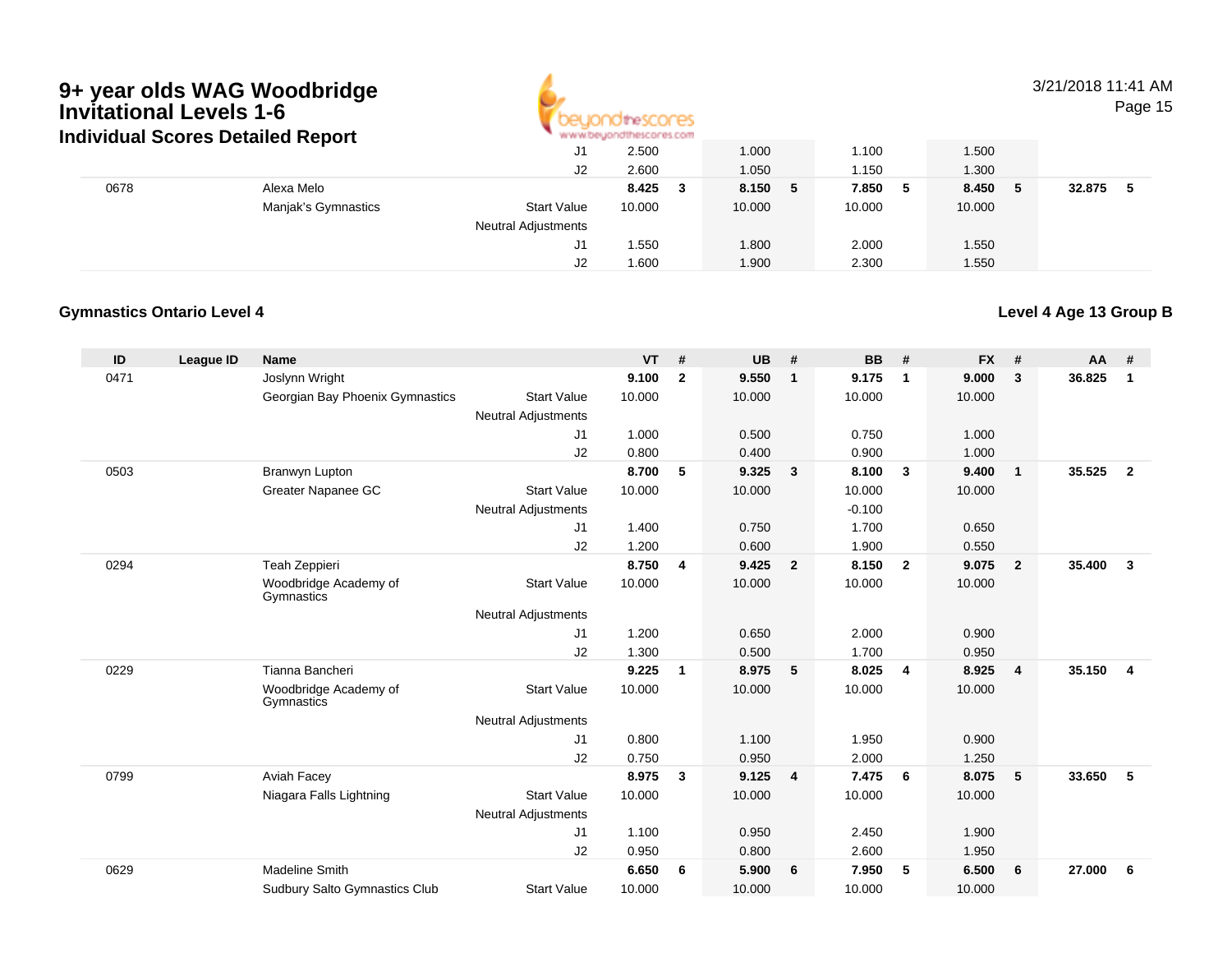

3/21/2018 11:41 AMPage 16

### 3.100 4.100 2.000 3.500

### **Gymnastics Ontario Level 4**

**Level 4 Age 13 Group C**

| $\mathsf{ID}$ | League ID | <b>Name</b>                     |                            | <b>VT</b> | #            | <b>UB</b> | #              | <b>BB</b> | #              | <b>FX</b> | #              | <b>AA</b> | #              |
|---------------|-----------|---------------------------------|----------------------------|-----------|--------------|-----------|----------------|-----------|----------------|-----------|----------------|-----------|----------------|
| 0558          |           | Camryn Ponte                    |                            | 8.500     | $\mathbf{1}$ | 9.100     | $\mathbf{1}$   | 8.575     | $\mathbf{3}$   | 8.825     | $\mathbf{1}$   | 35.000    | $\mathbf{1}$   |
|               |           | <b>KSG Aurora</b>               | <b>Start Value</b>         | 10.000    |              | 10.000    |                | 10.000    |                | 10.000    |                |           |                |
|               |           |                                 | <b>Neutral Adjustments</b> |           |              |           |                |           |                |           |                |           |                |
|               |           |                                 | J1                         | 1.400     |              | 1.000     |                | 1.500     |                | 1.250     |                |           |                |
|               |           |                                 | J2                         | 1.600     |              | 0.800     |                | 1.350     |                | 1.100     |                |           |                |
| 0683          |           | Hailee Horsman                  |                            | 8.400     | $\mathbf{2}$ | 8.825     | $\overline{2}$ | 8.725     | $\overline{1}$ | 7.875     | 5              | 33.825    | $\overline{2}$ |
|               |           | Manjak's Gymnastics             | <b>Start Value</b>         | 10.000    |              | 10.000    |                | 10.000    |                | 10.000    |                |           |                |
|               |           |                                 | <b>Neutral Adjustments</b> |           |              |           |                |           |                |           |                |           |                |
|               |           |                                 | J1                         | 1.600     |              | 1.050     |                | 1.400     |                | 1.950     |                |           |                |
|               |           |                                 | J2                         | 1.600     |              | 1.300     |                | 1.150     |                | 2.300     |                |           |                |
| 0458          |           | Meaghan Mothersell              |                            | 8.250     | 4            | 8.550     | $\mathbf{3}$   | 8.600     | $\overline{2}$ | 8.350     | $\mathbf{3}$   | 33.750    | $\mathbf{3}$   |
|               |           | Georgian Bay Phoenix Gymnastics | <b>Start Value</b>         | 10.000    |              | 10.000    |                | 10.000    |                | 10.000    |                |           |                |
|               |           |                                 | <b>Neutral Adjustments</b> |           |              |           |                |           |                |           |                |           |                |
|               |           |                                 | J1                         | 1.800     |              | 1.500     |                | 1.350     |                | 1.400     |                |           |                |
|               |           |                                 | J2                         | 1.700     |              | 1.400     |                | 1.450     |                | 1.900     |                |           |                |
| 0857          |           | Komal Rai                       |                            | 8.375     | $\mathbf{3}$ | 8.125     | 5              | 7.950     | 6              | 8.500     | $\overline{2}$ | 32.950    | $\overline{4}$ |
|               |           | <b>Gymnastic Giants</b>         | <b>Start Value</b>         | 10.000    |              | 10.000    |                | 10.000    |                | 10.000    |                |           |                |
|               |           |                                 | <b>Neutral Adjustments</b> |           |              |           |                |           |                |           |                |           |                |
|               |           |                                 | J1                         | 1.500     |              | 1.750     |                | 2.000     |                | 1.400     |                |           |                |
|               |           |                                 | J2                         | 1.750     |              | 2.000     |                | 2.100     |                | 1.600     |                |           |                |
| 0676          |           | Hannah Charum                   |                            | 7.875     | 5            | 8.200     | $\overline{4}$ | 8.400     | $\overline{4}$ | 8.275     | $\overline{4}$ | 32.750    | 5              |
|               |           | Manjak's Gymnastics             | <b>Start Value</b>         | 10.000    |              | 10.000    |                | 10.000    |                | 10.000    |                |           |                |
|               |           |                                 | <b>Neutral Adjustments</b> |           |              |           |                |           |                |           |                |           |                |
|               |           |                                 | J1                         | 2.000     |              | 2.000     |                | 1.600     |                | 1.750     |                |           |                |
|               |           |                                 | J2                         | 2.250     |              | 1.600     |                | 1.600     |                | 1.700     |                |           |                |
| 0627          |           | Anneliese Salt                  |                            | 7.800     | 6            | 5.000     | 6              | 8.050     | - 5            | 7.300     | 6              | 28.150    | 6              |
|               |           | Sudbury Salto Gymnastics Club   | <b>Start Value</b>         | 10.000    |              | 10.000    |                | 10.000    |                | 10.000    |                |           |                |
|               |           |                                 | <b>Neutral Adjustments</b> |           |              |           |                |           |                |           |                |           |                |
|               |           |                                 | J <sub>1</sub>             | 2.100     |              | 5.100     |                | 2.100     |                | 2.650     |                |           |                |
|               |           |                                 | J2                         | 2.300     |              | 4.900     |                | 1.800     |                | 2.750     |                |           |                |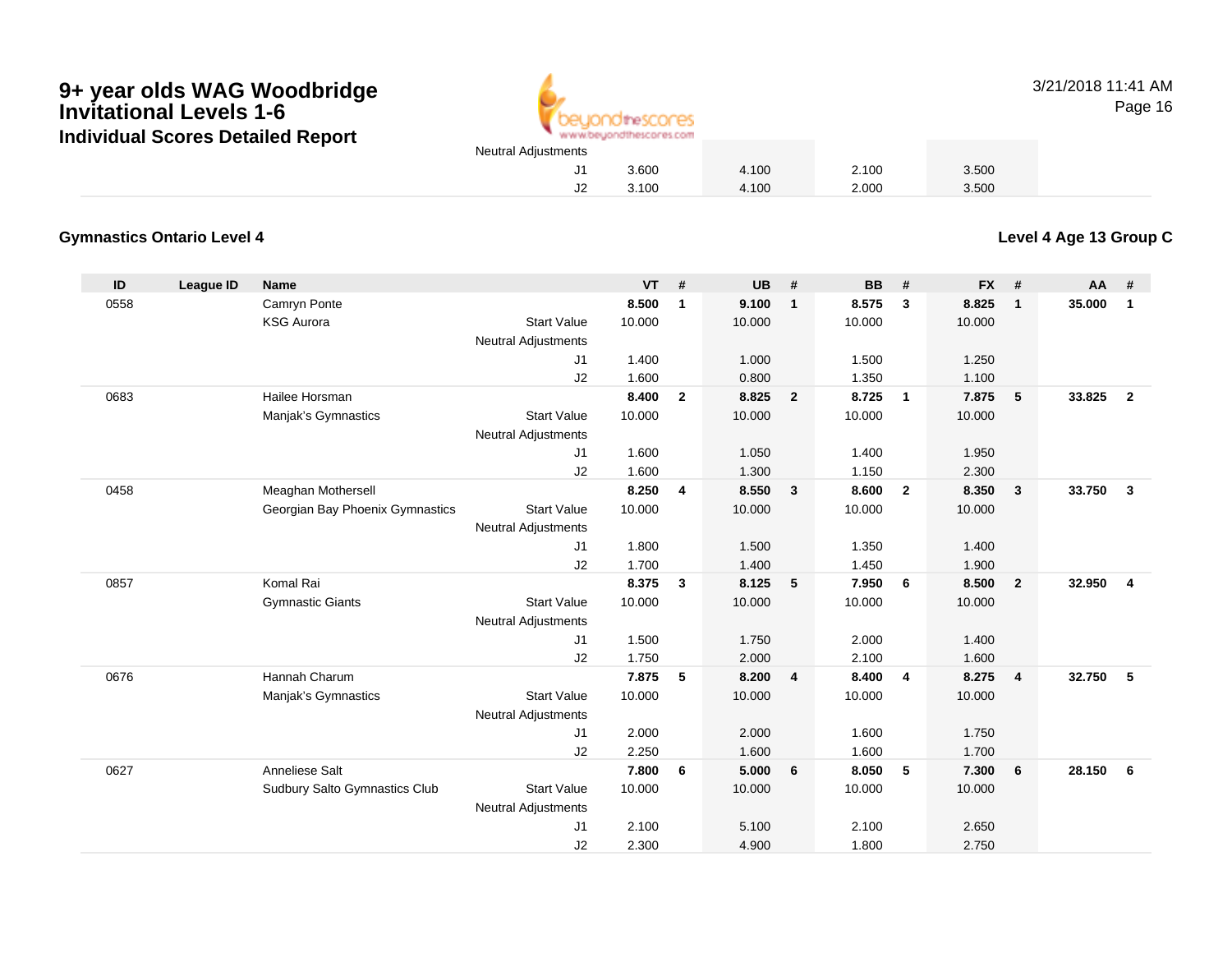

### **Gymnastics Ontario Level 4**

### **Level 4 Age 14 Group B**

| ID   | <b>League ID</b> | <b>Name</b>                         |                            | <b>VT</b> | #              | <b>UB</b> | #                       | <b>BB</b> | #              | <b>FX</b> | #              | <b>AA</b> | #              |
|------|------------------|-------------------------------------|----------------------------|-----------|----------------|-----------|-------------------------|-----------|----------------|-----------|----------------|-----------|----------------|
| 0485 |                  | Juliana Rivera                      |                            | 8.950     | 4              | 9.300     | $\overline{1}$          | 9.300     | $\mathbf{1}$   | 8.775     | 3              | 36.325    | $\mathbf{1}$   |
|      |                  | <b>Global Gymnastics</b>            | <b>Start Value</b>         | 10.000    |                | 10.000    |                         | 10.000    |                | 10.000    |                |           |                |
|      |                  |                                     | <b>Neutral Adjustments</b> |           |                |           |                         |           |                |           |                |           |                |
|      |                  |                                     | J <sub>1</sub>             | 1.000     |                | 0.800     |                         | 0.600     |                | 1.150     |                |           |                |
|      |                  |                                     | J2                         | 1.100     |                | 0.600     |                         | 0.800     |                | 1.300     |                |           |                |
| 0277 |                  | Daniella Santos                     |                            | 9.200     | $\overline{2}$ | 9.000     | $\overline{\mathbf{2}}$ | 8.150     | $\overline{4}$ | 9.150     | $\mathbf{1}$   | 35.500    | $\overline{2}$ |
|      |                  | Woodbridge Academy of<br>Gymnastics | <b>Start Value</b>         | 10.000    |                | 10.000    |                         | 10.000    |                | 10.000    |                |           |                |
|      |                  |                                     | Neutral Adjustments        |           |                |           |                         |           |                |           |                |           |                |
|      |                  |                                     | J1                         | 0.900     |                | 1.000     |                         | 2.000     |                | 0.850     |                |           |                |
|      |                  |                                     | J2                         | 0.700     |                | 1.000     |                         | 1.700     |                | 0.850     |                |           |                |
| 0598 |                  | Gabriella D'Alessandro              |                            | 9.125     | 3              | 8.100     | 5                       | 8.300     | $\mathbf{3}$   | 9.025     | $\overline{2}$ | 34.550    | $\mathbf{3}$   |
|      |                  | <b>KSG Aurora</b>                   | <b>Start Value</b>         | 10.000    |                | 10.000    |                         | 10.000    |                | 10.000    |                |           |                |
|      |                  |                                     | <b>Neutral Adjustments</b> |           |                |           |                         |           |                |           |                |           |                |
|      |                  |                                     | J1                         | 1.000     |                | 1.800     |                         | 1.600     |                | 1.000     |                |           |                |
|      |                  |                                     | J2                         | 0.750     |                | 2.000     |                         | 1.800     |                | 0.950     |                |           |                |
| 0851 |                  | Valentina Roul                      |                            | 9.275     | $\mathbf{1}$   | 8.175     | $\overline{4}$          | 8.475     | $\overline{2}$ | 7.400     | 6              | 33.325    | $\overline{4}$ |
|      |                  | <b>Gymnastic Giants</b>             | <b>Start Value</b>         | 10.000    |                | 10.000    |                         | 10.000    |                | 10.000    |                |           |                |
|      |                  |                                     | <b>Neutral Adjustments</b> |           |                |           |                         |           |                |           |                |           |                |
|      |                  |                                     | J1                         | 0.700     |                | 1.850     |                         | 1.600     |                | 2.700     |                |           |                |
|      |                  |                                     | J2                         | 0.750     |                | 1.800     |                         | 1.450     |                | 2.500     |                |           |                |
| 0241 |                  | Lianna DeBartolo                    |                            | 8.050     | 5              | 8.300     | $\overline{\mathbf{3}}$ | 8.025     | 5              | 7.950     | 4              | 32.325    | 5              |
|      |                  | Woodbridge Academy of<br>Gymnastics | <b>Start Value</b>         | 10.000    |                | 10.000    |                         | 10.000    |                | 10.000    |                |           |                |
|      |                  |                                     | <b>Neutral Adjustments</b> |           |                |           |                         | $-0.100$  |                |           |                |           |                |
|      |                  |                                     | J1                         | 1.800     |                | 1.600     |                         | 1.900     |                | 1.950     |                |           |                |
|      |                  |                                     | J2                         | 2.100     |                | 1.800     |                         | 1.850     |                | 2.150     |                |           |                |
| 0259 |                  | Kristin Hrosinkov                   |                            | 7.800     | 6              | 7.600     | 6                       | 8.300     | $\mathbf{3}$   | 7.475     | 5              | 31.175    | 6              |
|      |                  | Woodbridge Academy of<br>Gymnastics | <b>Start Value</b>         | 10.000    |                | 10.000    |                         | 10.000    |                | 10.000    |                |           |                |
|      |                  |                                     | <b>Neutral Adjustments</b> |           |                |           |                         | $-0.100$  |                |           |                |           |                |
|      |                  |                                     | J <sub>1</sub>             | 2.300     |                | 2.500     |                         | 1.600     |                | 2.450     |                |           |                |
|      |                  |                                     | J2                         | 2.100     |                | 2.300     |                         | 1.600     |                | 2.600     |                |           |                |